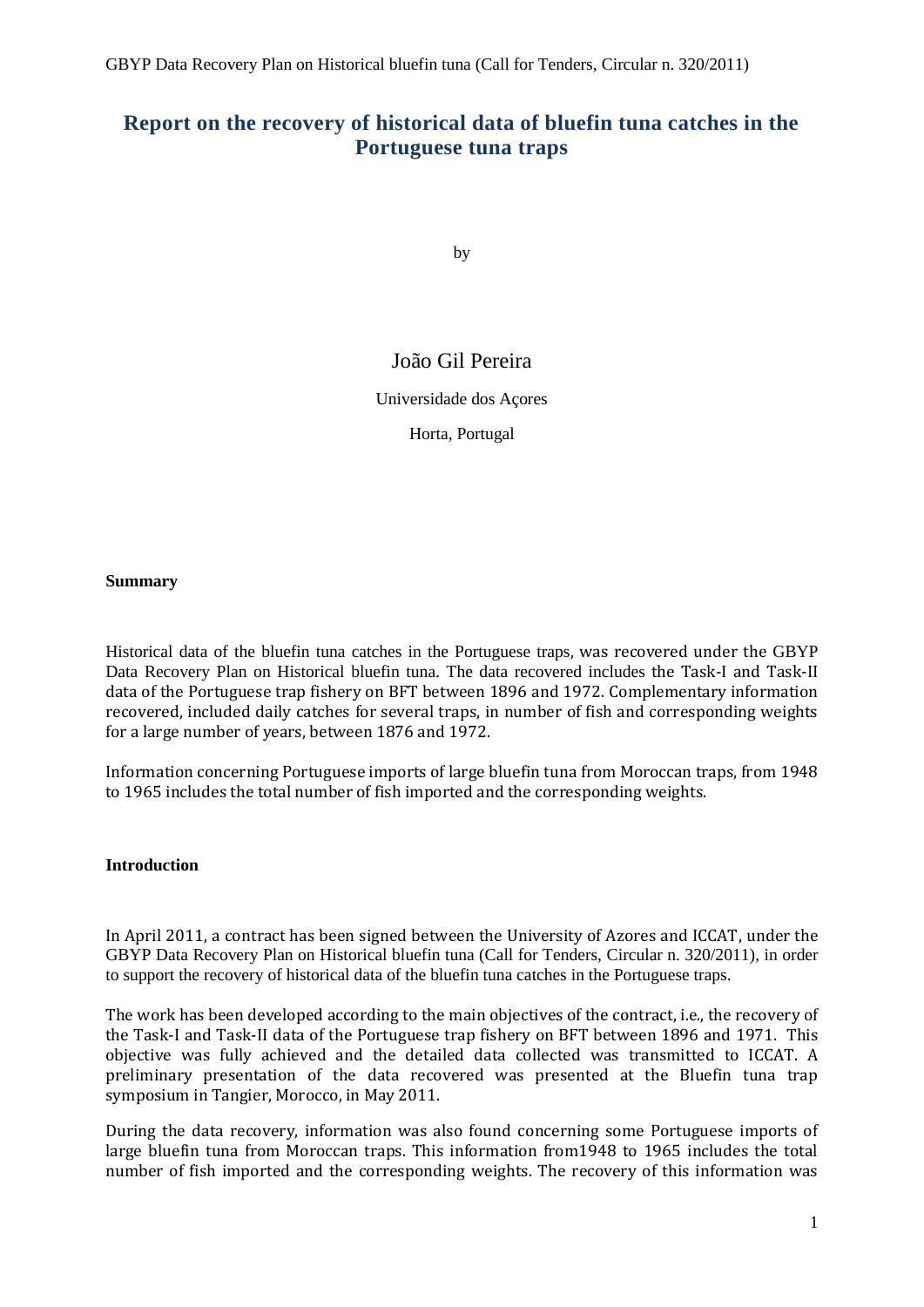included in the contract as a secondary objective, was also presented at the Bluefin tuna trap symposium in Tangier, Morocco, in May 2011, and is presented in annex

During the research done in some historical archives, more detailed and complementary information was found and recovered. This complementary information recovered, included daily catches for several traps, in number of fish and corresponding weights for a large number of years, between 1876 and 1972.

Recently (August, 2011), new detailed information was found and recovered in some municipal archives. This new information is presently been processed to be transmitted to ICCAT.

#### **Detailed description of the recovered datasets**

Information concerning the historical Portuguese tuna trap catches is now available for a large number of years, with different kinds of detail.

The most detailed data concerns the period from 1896 to 1972. For this period, the information was obtained by trap, month and/or 2 month periods: May/June; July/August, corresponding to the 2 fishing seasons, the first called "direito" for the fish entering the Mediterranean and the second "revés" for the fish going out of the Mediterranean.).

The catches of bluefin tuna were recorded in number and by commercial category, since the bluefin caught by the Portuguese traps were commonly recorded in number of fish, qualified in 4 commercial categories ("atum": > 90 kg; "atuarro": from 50 to 89 kg; "albacore": from 30 to 49 kg; "cachorreta": <30 kg). A fifth category, the "cachorretitas", used for fish less than 10 kg was also found in some of the detailed records from some traps. Some of the traps did not include in their official catch declarations the smaller sizes, the "albacore": from 30 to 49 kg; and "cachorreta": <30 kg. However, in the cases where the detailed records are available, information on the catches of these small fish was also recovered and it's now available for some traps/years. The commercial categories used in Portugal for bluefin and their respective weights and sizes, are given in table 1.

|                  |                           | Portugal - Commercial Categories (BFT)   |               |
|------------------|---------------------------|------------------------------------------|---------------|
| <b>CCatID</b>    | <b>CCatName</b>           | <b>Description</b>                       | MeanWprev(kg) |
| ICC1             | Small $(10kg)$            | <b>Cachorretitas</b>                     |               |
| CC <sub>2</sub>  | Small $(30kg)$            | Cachorretas ( $<$ 1.00 m)                | 20            |
| CC <sub>3</sub>  | Medium $(30)= X < 50$ kg) | <b>Albacora</b> (1.00 m>= $X < 1.30$ m)  | 40            |
| CC <sub>4</sub>  | Medium $(50)=X < 90$ kg)  | <b>Atuarros</b> (1.30 m >= $X$ < 1.90 m) | 70            |
| ICC <sub>5</sub> | Large $(>= 90$ kg)        | Atum $> 1.90$ m                          | 150           |

Table 1. Commercial categories for bluefin tuna used in the Portuguese statistics

In the data recovered for some traps/years, different values were found for the total catch of bluefin or for the catches by commercial category. This can be explained by the fact that in some traps, only the large bluefin were recorded or when reporting the total annual catch referred only to large bluefin (atum category), the other size categories were converted to atum (2 atuarros, 4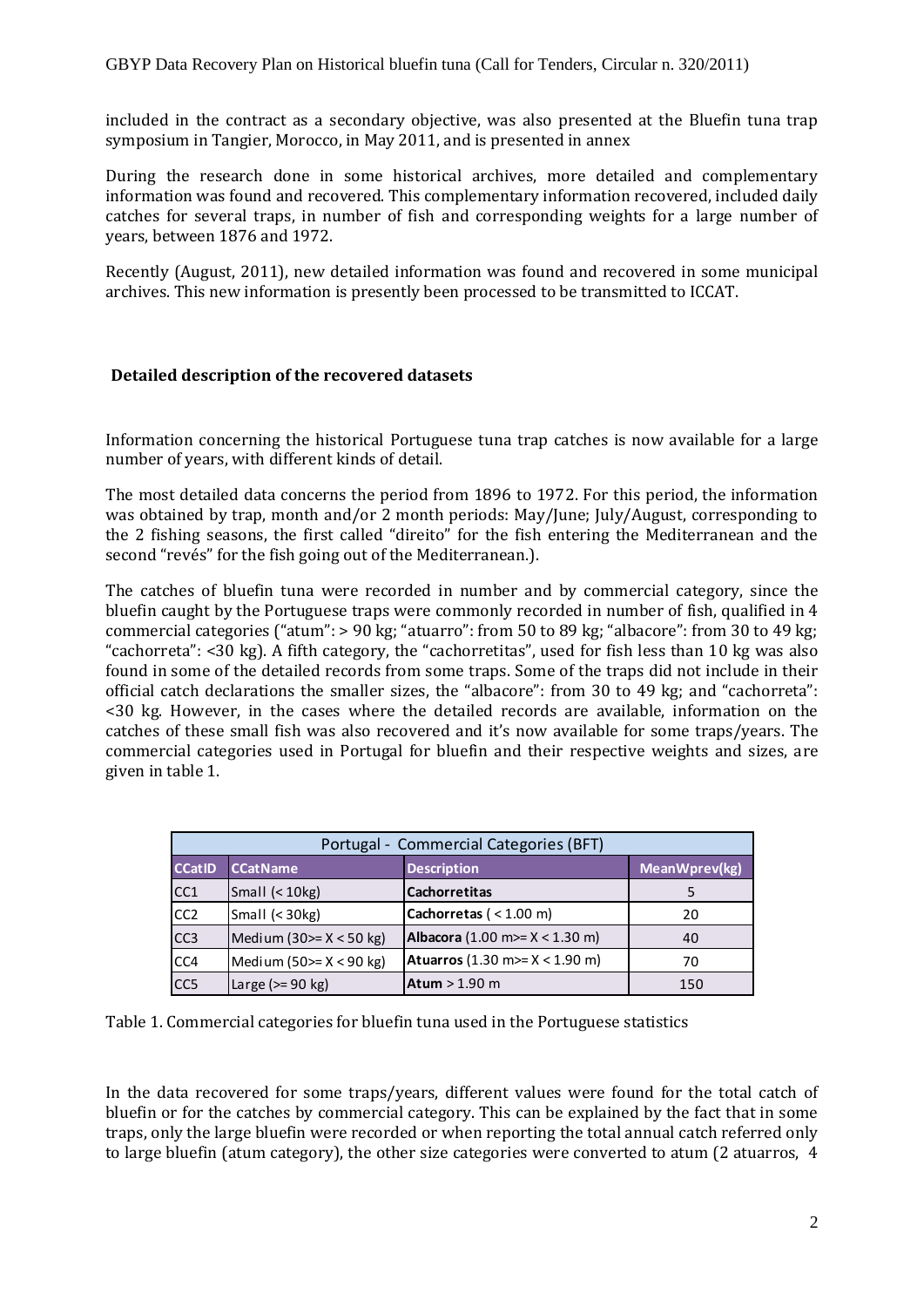albacoras or 8 cachorretas corresponded to 1 atum). However, since we had the possibility of consulting records with several levels of detail, this situation has been corrected in many cases.

For some years and traps, it was also possible to recover information on daily catches by commercial category, including the information on the respective weights. This information is available for 4 traps from 1962 to 1967 and from 1958 to 1972 for 1 trap. (table 4). This detailed records allowed the estimation of daily average weights for the different size categories of bluefin tuna caught in south Portugal, from 1958 to 1972.

The recovered information is presented in several files, containing the following information:

- 1. Catches in number of fish by commercial categories, by trap, year and month. Includes 11 traps and 1042 records
- 2. Catches in number of fish by commercial categories, by trap and year. Includes 24 traps and 699 records
- 3. Catches in number of fish by commercial categories, by trap, year and season (bimonthly). Includes 24 traps and 1034 records
- 4. Estimated total catch of bluefin tuna, in weight, by commercial categories from 1896 to 1972.
- 5. Daily catches in number of fish and respective weight. Includes 5 traps and 4878 records.
- 6. All the detailed information collected was merged in a single excel file and transmitted to ICCAT GBYP.

### **Type of support**

The information was found in different locations, including public and private libraries, historical archives, historical municipal archives and some private collections. Some of the public libraries/archives where information was collected are listed below:

| Instituto Nacional de Estatística                       |  |  |  |  |  |  |
|---------------------------------------------------------|--|--|--|--|--|--|
| Biblioteca, Direcção Geral das Pescas e Aquicultura     |  |  |  |  |  |  |
| Arquivo Histórico da Direcção Geral das Pescas          |  |  |  |  |  |  |
| Arquivo do Grémio dos Armadores de Atum (GAPATUM)       |  |  |  |  |  |  |
| Arquivo Distrital de Faro                               |  |  |  |  |  |  |
| Arquivo Municipal de Tavira                             |  |  |  |  |  |  |
| Arquivos da Companhia de Pescarias do Algarve, Faro     |  |  |  |  |  |  |
| Bibliotecas Municipais da Horta, Ponta Delgada e Tavira |  |  |  |  |  |  |

Given its historical content (centenary data in its majority) and its dispersion across the various data sources, a considerable travelling was necessary to consult and collect the information. For some years and traps, the catch information of the different sources is contradictory, which required a further validation process.

The sources containing the information are of variable quality (mostly in paper) and were found throughout many publications and documents of different types, including statistical bulletins, daily traps records, financial reports of the traps societies and other historical documents. The detailed records from the traps are mostly handwritten with different levels of quality.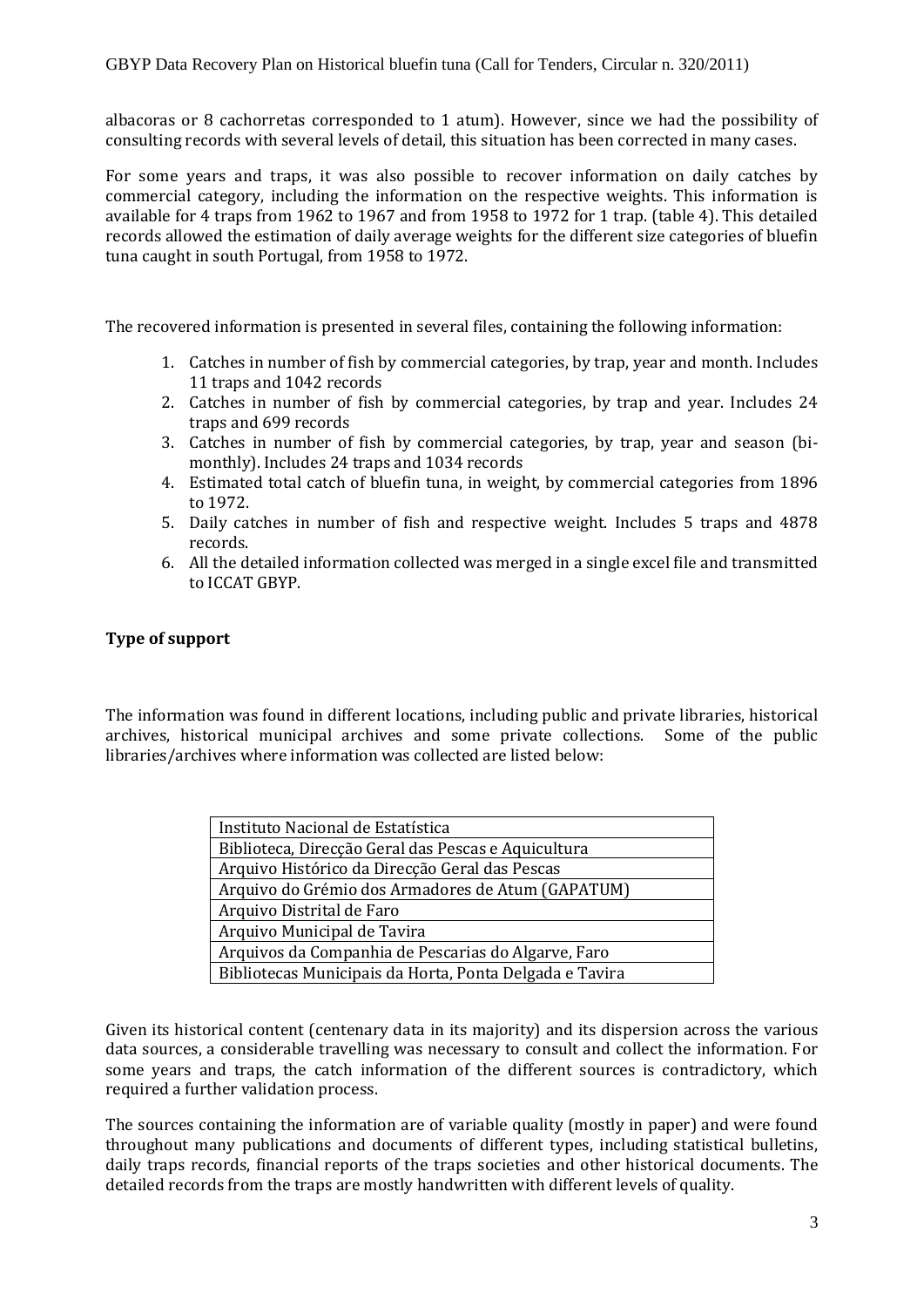Due to the difficulty in the interpretation of the handwritten information and the amount of paper records found, most of the archives were photographed and processed later.

A short summary of the recovered information is presented in the figures and tables bellow.

| <b>Trap</b>                   | <b>Period</b>                         | <b>Number of years</b> |
|-------------------------------|---------------------------------------|------------------------|
| <b>Abóbora</b>                | 1896-1965; 1970                       | 71                     |
| Barril (3 Irmãos)             | 1867-1966                             | 100                    |
| <b>Beliche</b>                | 1905;                                 | $\mathbf{1}$           |
| <b>Bias</b>                   | 1896; 1898-1899; 1901-1909; 1914-1921 | 20                     |
| <b>Burgau</b>                 | 1903-1904                             | $\overline{2}$         |
| Cabeço                        | 1896-1897                             | $\overline{2}$         |
| Cabo de St <sup>a</sup> Maria | 1896-1903; 1905-1910;1914-1965; 1967  | 67                     |
| Farol                         | 1898-1902; 1905;                      | 6                      |
| <b>Forte Novo</b>             | 1896-1918; 1920                       | 24                     |
| <b>Medo branco</b>            | 1903-1904; 1907-15; 1922              | 12                     |
| <b>Medo das Cascas</b>        | 1852-1972                             | 121                    |
| Olhos de Água                 | 1896-1919;                            | 24                     |
| Pedra da Galé                 | 1894-1904                             | 9                      |
| Penedo do Sono                | 1910                                  | $\mathbf{1}$           |
| Ramalhete                     | 1896-1921; 1923-1930                  | 34                     |
| Srª da Rocha                  | 1897-1919                             | 23                     |
| Srª do Livramento             | 1896-1969                             | 74                     |
| Sul da Ponta Baleeira         | 1902-1926                             | 25                     |
| Sul da Ponta do Zavial        | 1897-1911                             | 15                     |
| Sul do Cabo Carvoeiro         | 1896-1913; 1915-1917                  | 21                     |
| <b>Torre Alta</b>             | 1896-1904                             | 9                      |
| <b>Torre Altinha</b>          | 1896-1909                             | 14                     |
| <b>Torre da Barra</b>         | 1897-1917                             | 21                     |
| Vau                           | 1896; 1898-1899                       | 3                      |
| <b>Total</b>                  |                                       | 699                    |

Table 1. Historical tuna traps in southern Portugal and years for which data on bluefin catches were recovered (catches in number of fish by commercial categories).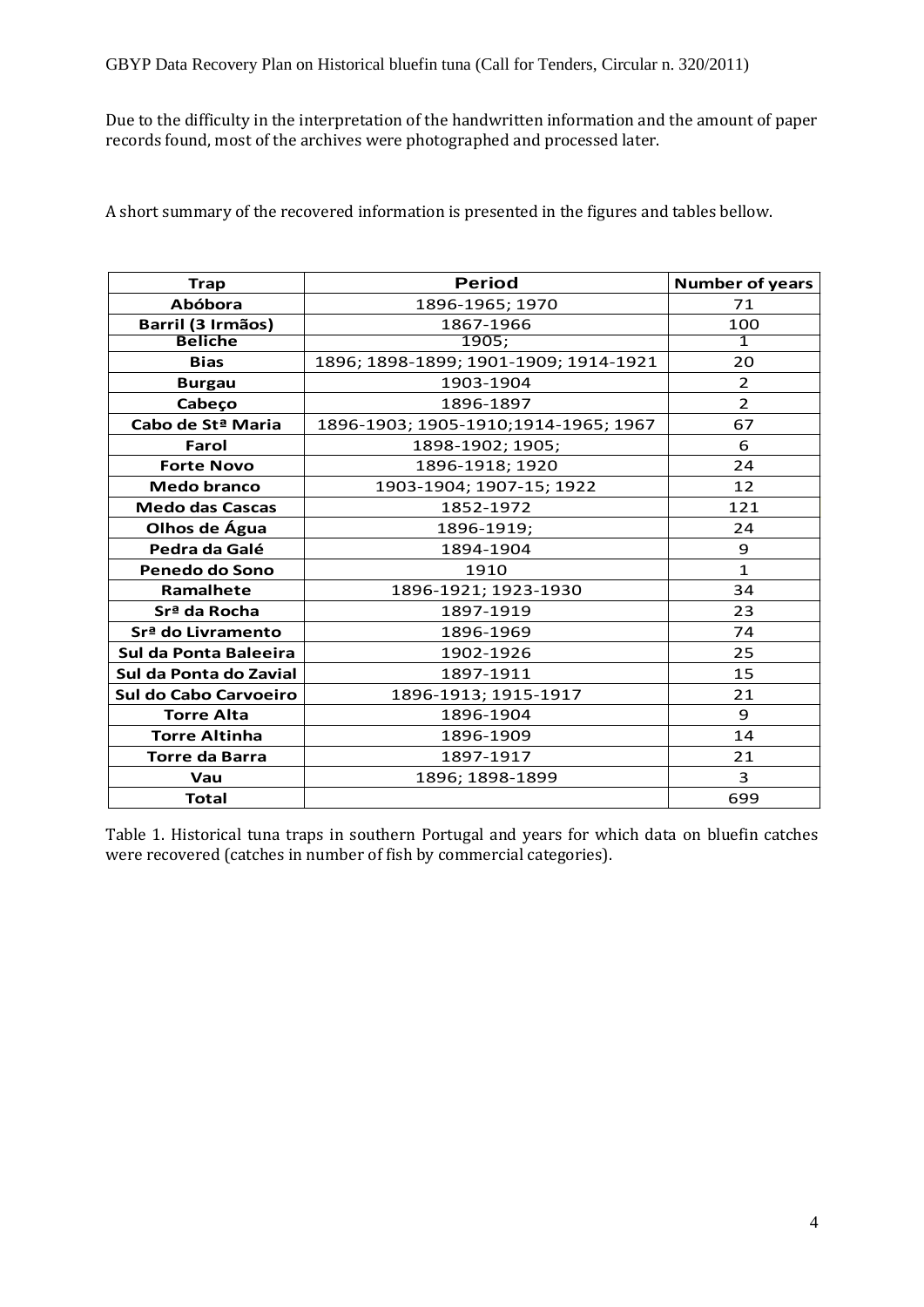|      |   |              |                |                | Month          |                |                |                |       |              |                |                |                | Month          |                |                |                |
|------|---|--------------|----------------|----------------|----------------|----------------|----------------|----------------|-------|--------------|----------------|----------------|----------------|----------------|----------------|----------------|----------------|
| Year | 3 | 4            | 5              | 6              | $\overline{7}$ | 8              | 9              | Total          | Year  | 3            | 4              | 5              | 6              | $\overline{7}$ | 8              | 9              | Total          |
| 1876 |   |              |                | $\mathbf 1$    | $\mathbf{1}$   | $\mathbf{1}$   |                | 3              | 1940  |              |                | 5              | 5              | $\overline{4}$ | 4              |                | 18             |
| 1877 |   |              |                | $\mathbf{1}$   | $\mathbf{1}$   | $\mathbf{1}$   |                | 3              | 1941  |              |                | 4              | 5              | 5              | 4              |                | 18             |
| 1878 |   |              |                | $\mathbf{1}$   | $\mathbf{1}$   | $\mathbf{1}$   |                | 3              | 1942  |              |                | 5              | 5              | 4              | 4              |                | 18             |
| 1879 |   |              | 1              | $\mathbf{1}$   | $\mathbf{1}$   | $\mathbf{1}$   |                | 4              | 1943  |              |                | 5              | 5              | 4              | 4              |                | 18             |
| 1880 |   |              | 1              | 1              | $\mathbf{1}$   | $\mathbf{1}$   |                | 4              | 1944  |              |                | 5              | 5              | 4              | 4              |                | 18             |
| 1881 |   |              | $\mathbf{1}$   | $\mathbf{1}$   | $\mathbf{1}$   | $\mathbf{1}$   |                | $\overline{4}$ | 1945  |              |                | 5              | 5              | 4              | $\overline{4}$ |                | 18             |
| 1882 |   |              | $\mathbf{1}$   | $\mathbf{1}$   | $\mathbf{1}$   | $\mathbf{1}$   |                | 4              | 1946  |              |                | 5              | 5              | 4              | 4              |                | 18             |
| 1883 |   |              | $\mathbf{1}$   | $\mathbf{1}$   | $\mathbf{1}$   | $\mathbf{1}$   |                | $\overline{4}$ | 1947  |              |                | 5              | 5              | 4              | 4              |                | 18             |
| 1898 |   |              | $\overline{2}$ | $\overline{2}$ | $\overline{2}$ | $\overline{2}$ |                | 8              | 1948  |              |                | 5              | 5              | 4              | 4              |                | 18             |
| 1918 |   |              | 11             | 9              | 5              | 5              | 2              | 32             | 1949  |              |                | 5              | 5              | 4              | $\overline{4}$ |                | 18             |
| 1919 |   |              | $\overline{7}$ | 10             | 5              | 5              |                | 27             | 1950  |              |                | 5              | 5              | $\overline{4}$ | $\overline{4}$ |                | 18             |
| 1920 |   |              | 8              | 9              | 5              | 5              |                | 27             | 1951  |              |                | 5              | 5              | $\overline{4}$ | 4              |                | 18             |
| 1921 |   |              | 8              | 8              | $\overline{7}$ | 6              |                | 29             | 1952  |              |                | 5              | 5              | 4              | 4              |                | 18             |
| 1922 |   |              | $\overline{7}$ | $\overline{7}$ | 5              | 5              |                | 24             | 1953  |              |                | 5              | 5              | 4              | 4              |                | 18             |
| 1923 |   |              | 6              | $\overline{7}$ | $\overline{4}$ | 5              |                | 22             | 1954  |              |                | 5              | 5              | 5              | 4              |                | 19             |
| 1924 |   |              | 7              | $\overline{7}$ | 5              | 5              |                | 24             | 1955  |              |                | 5              | 5              | 4              | 4              |                | 18             |
| 1925 |   |              | $\overline{7}$ | $\overline{7}$ | 6              | 5              |                | 25             | 1956  |              |                | 5              | 5              | 5              | 4              |                | 19             |
| 1926 |   |              | 7              | $\overline{7}$ | 5              | 4              |                | 23             | 1957  |              |                | 5              | 5              | 4              | 4              |                | 18             |
| 1927 |   |              | 6              | 6              | 5              | 4              |                | 21             | 1958  |              |                | 5              | 5              | 4              | 4              |                | 18             |
| 1928 |   |              | 6              | 6              | 5              | 4              | $\overline{2}$ | 23             | 1959  |              |                | 5              | 5              | 4              | 4              |                | 18             |
| 1929 |   |              | 6              | 6              | 4              | 4              |                | 20             | 1960  |              |                | 5              | 5              | 4              | 4              |                | 18             |
| 1930 |   |              | 6              | 6              | 4              | 4              | $\mathbf{1}$   | 21             | 1961  |              |                | 5              | 5              | 4              | 4              |                | 18             |
| 1931 |   | $\mathbf{1}$ | 5              | 5              | 4              | 4              |                | 19             | 1962  |              |                | 5              | 5              | 4              | 4              |                | 18             |
| 1932 |   |              | 5              | 5              | 4              | 4              |                | 18             | 1963  |              |                | 5              | 5              | 4              | 4              | $\mathbf{1}$   | 19             |
| 1933 |   |              | 5              | 5              | 4              | 4              |                | 18             | 1964  | $\mathbf{1}$ | $\mathbf{1}$   | 5              | 5              | 4              | 4              | $\overline{2}$ | 22             |
| 1934 |   |              | 5              | 5              | 4              | 4              |                | 18             | 1965  |              |                | 5              | 5              | 4              | 3              | 1              | 18             |
| 1935 |   |              | 5              | 5              | 4              | 3              |                | 17             | 1966  |              |                | $\overline{2}$ | 3              | 3              | 4              |                | 12             |
| 1936 |   |              | 5              | 5              | $\overline{4}$ | 4              |                | 18             | 1967  |              | $\mathbf{1}$   | 3              | 3              | 3              | $\mathbf{1}$   |                | 11             |
| 1937 |   |              | 5              | 5              | 4              | 4              |                | 18             | 1968  |              |                | $\overline{2}$ | $\overline{2}$ | $\overline{2}$ | $\overline{2}$ |                | 8              |
| 1938 |   |              | 5              | 5              | 4              | 3              |                | 17             | 1969  |              |                | $\overline{2}$ | 2              | $\overline{2}$ | 2              | 1              | 9              |
| 1939 |   |              | 5              | 5              | 4              | 4              |                | 18             | 1970  |              |                | $\overline{2}$ | $\overline{2}$ | $\overline{2}$ | 2              |                | 8              |
|      |   |              |                |                |                |                |                |                | 1971  |              |                |                |                |                | $\mathbf{1}$   |                | $\mathbf{1}$   |
|      |   |              |                |                |                |                |                |                | 1972  |              |                |                |                | $\mathbf{1}$   | $\mathbf{1}$   |                | $\overline{2}$ |
|      |   |              |                |                |                |                |                |                | Total | $\mathbf{1}$ | $\overline{3}$ | 284            | 292            | 231            | 221            | 10             | 1042           |
|      |   |              |                |                |                |                |                |                |       |              |                |                |                |                |                |                |                |

## GBYP Data Recovery Plan on Historical bluefin tuna (Call for Tenders, Circular n. 320/2011)

Table 2. Number of tuna traps with monthly catch data recovered (catch in number of BFT, by commercial category)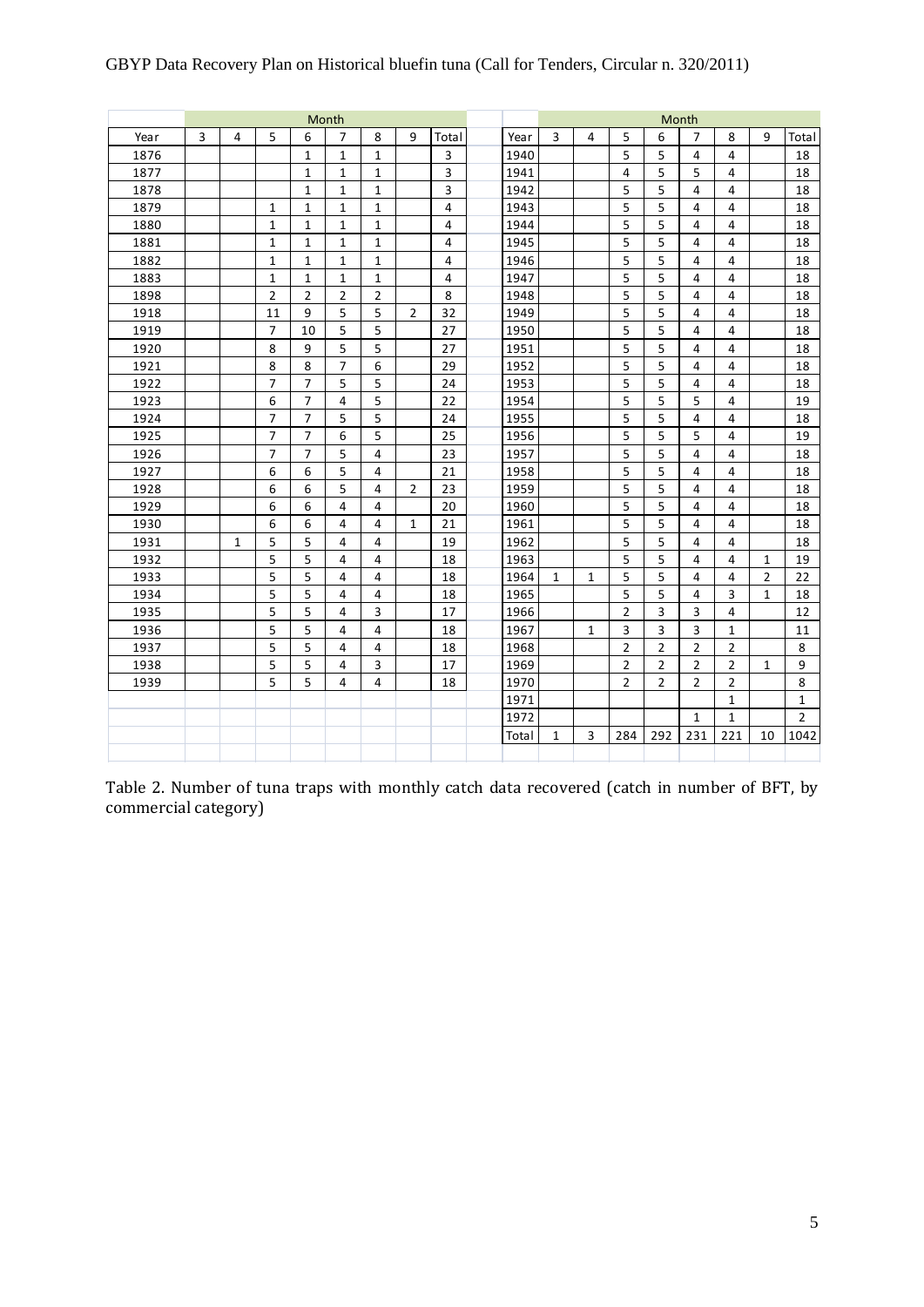|             | <b>TRAP</b> |         |      |         |       |                |              |                 |         |                   |
|-------------|-------------|---------|------|---------|-------|----------------|--------------|-----------------|---------|-------------------|
|             |             | Abobora |      | Barril  |       | Cabo Stª Maria |              | Medo das Cascas |         | Srª do Livramento |
| <b>YEAR</b> | ${\sf N}$   | W (kg)  | Ν    | W (kg)  | N     | W (kg)         | N            | W (kg)          | Ν       | W (kg)            |
| 1876        |             |         |      |         |       |                | 23215        |                 |         |                   |
| 1877        |             |         |      |         |       |                | 27122        |                 |         |                   |
| 1878        |             |         |      |         |       |                | 40805        |                 |         |                   |
| 1879        |             |         |      |         |       |                | 21045        |                 |         |                   |
| 1880        |             |         |      |         |       |                | 29602        |                 |         |                   |
| 1881        |             |         |      |         |       |                | 43667        |                 |         |                   |
| 1882        |             |         |      |         |       |                | 22954        |                 |         |                   |
| 1883        |             |         |      |         |       |                | 25889        |                 |         |                   |
| 1942        |             |         |      |         |       |                | 8110         |                 |         |                   |
| 1943        |             |         |      |         |       |                | 8542         |                 |         |                   |
| 1944        |             |         |      |         |       |                | 2540         |                 |         |                   |
| 1945        |             |         |      |         |       |                | 4288         |                 |         |                   |
| 1957        |             |         |      |         |       |                | 2054         |                 |         |                   |
| 1958        |             |         |      |         |       |                | 861          | 15430           |         |                   |
| 1959        |             |         |      |         |       |                | 5592         | 90199           |         |                   |
| 1960        |             |         |      |         |       |                | 2092         | 65449           |         |                   |
| 1961        |             |         |      |         | 1983  |                | 2578         | 86483           |         |                   |
| 1962        | 666         | 97548   | 1011 | 150023  | 1626  | 217185         | 731          | 100513          | 675     | 90921             |
| 1963        | 429         | 56676   | 729  | 91784   | 719   | 105268         | 640          | 70064           | 513     | 67701             |
| 1964        | 4479        | 42849   | 1967 | 124649  | 167   | 23187          | 2764         | 113522          | 2059    | 94677             |
| 1965        | 89          | 10327   | 263  | 34229   | 109   | 11494          | 261          | 30198           | 77      | 10518             |
| 1966        |             |         | 1807 | 39611   |       |                | 1024         | 91367           | 273     | 22503             |
| 1967        |             |         |      |         |       |                | 1181         | 165532          | 95      | 12887             |
| 1968        |             |         |      |         |       |                | 213          | 35286           |         |                   |
| 1969        |             |         |      |         |       |                | 7956         | 326334          |         |                   |
| 1970        | 39          | 5827    |      |         |       |                | 452          | 13854           |         |                   |
| 1971        |             |         |      |         |       |                | $\mathbf{1}$ | 8               |         |                   |
| 1972        |             |         |      |         |       |                | 4847         | 11547           |         |                   |
| Total       | 5 702       | 213 227 | 5777 | 440 296 | 4 604 | 357 134        | 286 738      | 1 215 786       | 3 6 9 2 | 299 207           |

Table 3. Tuna traps and years for which daily catches in number of BFT, by commercial category, and respective weights, were recovered.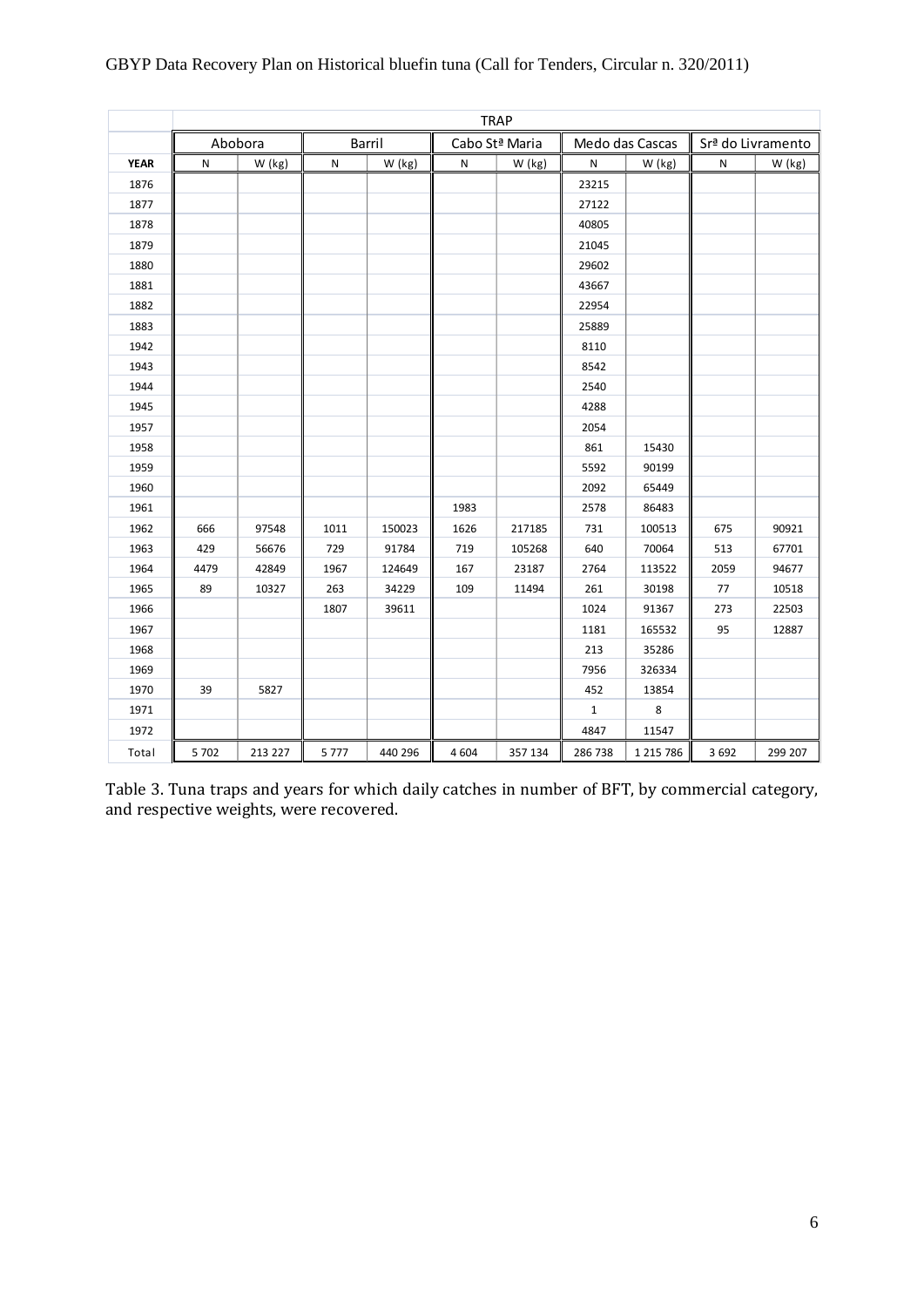### GBYP Data Recovery Plan on Historical bluefin tuna (Call for Tenders, Circular n. 320/2011)

|              |                                           |                | Season: Direito (incoming) |                     |                           |              |                                  |                | Season: Revés (return) |                                |                           |
|--------------|-------------------------------------------|----------------|----------------------------|---------------------|---------------------------|--------------|----------------------------------|----------------|------------------------|--------------------------------|---------------------------|
| Year         | Nb Traps                                  | Atum > 90 kg   | Atuarro (50-90 kg)         | Albacora (30-50 kg) | Cachorreta (<30kg)        | Year         | Nb Traps                         | Atum > 90 kg   | Atuarro (50-90 kg)     | Albacora (30-50 kg)            | Cachorreta (<30kg)        |
| 1896         | 14                                        | 18688          | 4794                       | 1315                |                           | 1896         | $\overline{7}$                   | 33313          | 4305                   | 46                             |                           |
| 1897         | 15                                        | 22883          | 3996                       | 2953                |                           | 1897         | 9                                | 43923          | 6043                   | 380                            |                           |
| 1898         | 17                                        | 30638          | 5287                       | 8177                |                           | 1898         | 11                               | 25931          | 3253                   | 323                            |                           |
| 1899<br>1900 | 17<br>15                                  | 21575<br>9779  | 4393<br>2783               | 1118<br>1766        |                           | 1899<br>1900 | $\mathbf{9}$<br>8                | 37042<br>33253 | 10004<br>10329         | 1652<br>2541                   |                           |
| 1901         | 16                                        | 27661          | 5324                       | 1439                |                           | 1901         | 8                                | 13583          | 6738                   | 2902                           |                           |
| 1902         | 16                                        | 7899           | 4513                       | 2357                |                           | 1902         | $\mathbf{9}$                     | 20780          | 15983                  | 3039                           |                           |
| 1903         | 17                                        | 13848          | 6556                       | 4834                |                           | 1903         | 12                               | 40896          | 16548                  | 12935                          |                           |
| 1904         | 15                                        | 25553          | 11751                      | 1098                |                           | 1904         | 12                               | 20906          | 7933                   | 418                            |                           |
| 1905         | 15                                        | 21420          | 4957                       | 1609                | 893                       | 1905         | 10                               | 47484          | 4117                   | 119                            |                           |
| 1906<br>1907 | 14<br>14                                  | 26628<br>19333 | 3001<br>4808               | 319<br>599          | 374                       | 1906<br>1907 | 9<br>8                           | 57402<br>19138 | 4808<br>723            | 519<br>184                     | 145                       |
| 1908         | 14                                        | 14311          | 5465                       | 1176                | 195                       | 1908         | 9                                | 16983          | 1125                   | 500                            | 23                        |
| 1909         | 15                                        | 9347           | 4345                       | 3036                | 2489                      | 1909         | $\mathbf{9}$                     | 13154          | 5529                   | 629                            | 42                        |
| 1910         | 13                                        | 10099          | 2521                       | 3126                | 4629                      | 1910         | $\overline{7}$                   | 6640           | 2514                   | 316                            | 51                        |
| 1911         | 12                                        | 5969           | 2123                       | 1675                | 656                       | 1911         | $\overline{z}$                   | 13404          | 2282                   | 1834                           |                           |
| 1912<br>1913 | 12<br>12                                  | 7174<br>8829   | 3634<br>2194               | 2371<br>2655        | 198<br>2343               | 1912<br>1913 | 6<br>6                           | 11988<br>25889 | 3597<br>3272           | 1042<br>502                    | 50<br>56                  |
| 1914         | 13                                        | 25797          | 2417                       | 1252                | 1999                      | 1914         | 5                                | 16244          | 3138                   | 1082                           | 799                       |
| 1915         | 14                                        | 17234          | 3096                       | 1258                |                           | 1915         | $\overline{z}$                   | 14383          | 310                    | 162                            | 8                         |
| 1916         | 13                                        | 5165           | 1628                       | 317                 | 115                       | 1916         | 6                                | 5683           | 1031                   | 209                            | 145                       |
| 1917         | 13                                        | 7272           | 2163                       | 521                 | 989                       | 1917         | 6                                | 11098          | 1759                   | 1847                           | 223                       |
| 1918<br>1919 | 12<br>$1\,1$                              | 1757<br>3220   | 518<br>588                 | 462<br>200          | 209<br>771                | 1918<br>1919 | 5<br>5                           | 4480<br>7457   | 1303<br>1816           | 557<br>884                     | 1979<br>264               |
| 1920         | 10                                        | 6637           | 714                        | 723                 | 695                       | 1920         | 5                                | 13238          | 1953                   | 3817                           | 106                       |
| 1921         | 9                                         | 3838           | 917                        | 538                 | 116                       | 1921         | 8                                | 7020           | 818                    | 345                            | 21                        |
| 1922         | 8                                         | 2522           | 1714                       | 1108                | 506                       | 1922         | 5                                | 3387           | 490                    | 264                            | 302                       |
| 1923         | 8                                         | 904            | 665                        | 445                 | 777                       | 1923         | 5                                | 6939           | 604                    | 222                            | 121                       |
| 1924         | 8<br>8                                    | 4947           | 964                        | 350<br>378          | 7765                      | 1924         | 5<br>6                           | 3265           | 1104<br>519            | 85<br>67                       | ${\bf 51}$<br>$\mathbf 3$ |
| 1925<br>1926 | 8                                         | 3889<br>2598   | 540<br>831                 | 502                 | 518<br>4181               | 1925<br>1926 | 5                                | 1029<br>3294   | 357                    | 63                             | $\mathbf 0$               |
| 1927         | $\overline{\phantom{a}}$                  | 12913          | 1069                       | 44                  | 18                        | 1927         | 5                                | 2352           | 136                    | 19                             | $\mathbf 2$               |
| 1928         | $\overline{7}$                            | 9109           | 955                        | 307                 | 133                       | 1928         | 6                                | 11774          | 546                    | 90                             | 98                        |
| 1929         | 7                                         | 3322           | 1317                       | 379                 | 501                       | 1929         | $\bf{4}$                         | 5480           | 1257                   | 173                            | 84                        |
| 1930         | $\overline{\phantom{a}}$                  | 5584           | 702                        | 380                 | 166                       | 1930         | 4                                | 7344           | 1130                   | 170                            | 3                         |
| 1931<br>1932 | 5<br>5                                    | 7399<br>5655   | 1922<br>627                | 859<br>436          | 221<br>132                | 1931<br>1932 | $\overline{4}$<br>$\bf{4}$       | 4388<br>8314   | 898<br>278             | 66<br>202                      | 78<br>17                  |
| 1933         | 5                                         | 9468           | 1135                       | 820                 | 260                       | 1933         | $\overline{4}$                   | 3931           | 424                    | 194                            | 42                        |
| 1934         | 5                                         | 2759           | 389                        | 329                 | 82                        | 1934         | $\overline{4}$                   | 4199           | 329                    | 349                            | 279                       |
| 1935         | 5                                         | 2393           | 1296                       | 593                 | 147                       | 1935         | $\ensuremath{\mathsf{4}}$        | 3837           | 523                    | 220                            | 17                        |
| 1936         | 5                                         | 7680           | 2059                       | 1292                | 281                       | 1936         | $\overline{4}$                   | 8157           | 2733                   | 410                            | 52                        |
| 1937<br>1938 | 5<br>5                                    | 8752<br>4995   | 1756<br>2907               | 3439<br>3089        | 236<br>719                | 1937<br>1938 | 4<br>$\it 4$                     | 23104<br>1836  | 2217<br>310            | 1629<br>252                    | 142<br>10                 |
| 1939         | 5                                         | 3333           | 2225                       | 1377                | 189                       | 1939         | $\overline{a}$                   | 1287           | 682                    | 178                            |                           |
| 1940         | 5                                         | 3041           | 1432                       | 2624                | 413                       | 1940         | 4                                | 1158           | 542                    | 757                            | 39                        |
| 1941         | 5                                         | 4931           | 2429                       | 1537                | 983                       | 1941         | 5                                | 2339           | 540                    | 302                            | 43                        |
| 1942         | 5                                         | 3882           | 1837                       | 1868                | 270                       | 1942         | $\bf{4}$                         | 2927           | 822                    | 368                            | 319                       |
| 1943<br>1944 | 5<br>5                                    | 9842<br>9436   | 2932<br>2854               | 3503<br>1868        | 323<br>221                | 1943<br>1944 | 4<br>$\overline{4}$              | 11055<br>2524  | 2428<br>1004           | 1730<br>543                    | 590<br>371                |
| 1945         | 5                                         | 4751           | 3552                       | 2759                | 542                       | 1945         | $\bf{4}$                         | 3584           | 1426                   | 434                            | 283                       |
| 1946         | 5                                         | 3905           | 1858                       | 1256                | 631                       | 1946         | 4                                | 15833          | 4894                   | 674                            | 267                       |
| 1947         | 5                                         | 3142           | 1944                       | 1825                | 243                       | 1947         | $\overline{a}$                   | 7596           | 3776                   | 2079                           | 1975                      |
| 1948         | 5                                         | 4423           | 3131                       | 1580                | 566                       | 1948         | $\bf{4}$                         | 6423           | 2073                   | 1202                           | 1714                      |
| 1949<br>1950 | 5<br>5                                    | 4294<br>3124   | 2942<br>2453               | 2160<br>1500        | 732<br>240                | 1949<br>1950 | 4<br>$\overline{4}$              | 7894<br>4608   | 1432<br>2056           | 453<br>1037                    | 84<br>1681                |
| 1951         | 5                                         | 4145           | 2653                       | 2231                | 455                       | 1951         | $\bf{4}$                         | 2701           | 1163                   | 768                            | 574                       |
| 1952         | 5                                         | 4345           | 3102                       | 2368                | 74                        | 1952         | $\sqrt{4}$                       | 5916           | 3412                   | 1737                           | 559                       |
| 1953         | 5                                         | 3830           | 2859                       | 1308                | 130                       | 1953         | $\overline{a}$                   | 11538          | 2794                   | 1305                           | 707                       |
| 1954<br>1955 | 5                                         | 1755           | 1580                       | 559                 | 640                       | 1954         | 5                                | 4614           | 1831                   | 542                            | 417                       |
| 1956         | 5<br>5                                    | 2822<br>2566   | 798<br>1186                | 202<br>609          | 45<br>555                 | 1955<br>1956 | $\sqrt{4}$<br>5                  | 4717<br>11272  | 1732<br>2013           | 288<br>379                     | 273<br>183                |
| 1957         | 5                                         | 1684           | 813                        | 256                 | 193                       | 1957         | $\overline{4}$                   | 3669           | 835                    | 219                            | 173                       |
| 1958         | 5                                         | 3236           | 1269                       | 89                  | 181                       | 1958         | $\overline{4}$                   | 838            | 209                    | 58                             | ${\bf 11}$                |
| 1959         | 5                                         | 1977           | 798                        | 119                 | 118                       | 1959         | $\it 4$                          | 3222           | 612                    | 57                             | 4936                      |
| 1960         | 5                                         | 5058           | 332                        | 245                 | 42                        | 1960         | $\overline{a}$                   | 3271           | 172                    | 41                             | 3655                      |
| 1961<br>1962 | 5<br>5                                    | 4629<br>2970   | 1011<br>371                | 118<br>175          | 114<br>29                 | 1961<br>1962 | $\overline{4}$<br>$\overline{4}$ | 5273<br>1445   | 330<br>78              | 66<br>$\mathbf{1}\,\mathbf{1}$ | 26<br>666                 |
| 1963         | 5                                         | 1416           | 454                        | 169                 | $\overline{a}$            | 1963         | $\overline{a}$                   | 871            | 60                     | 15                             | 260                       |
| 1964         | 5                                         | 519            | 144                        | 46                  | 53                        | 1964         | $\bf{4}$                         | 1687           | 56                     | 19                             | 9211                      |
| 1965         | 5                                         | 250            | 187                        | 6                   | $\ensuremath{\mathsf{4}}$ | 1965         | 4                                | 217            | 97                     | 8                              | 36                        |
| 1966         | 3                                         |                |                            |                     |                           | 1966         | 3                                | 30             | 3                      | 8                              | 3                         |
| 1967<br>1968 | 3                                         | 313            | 110<br>$\overline{z}$      | $\mathbf{1}$        | 27                        | 1967<br>1968 | $\overline{2}$<br>$\overline{2}$ | 1033           | 150                    | 3                              | 5                         |
| 1969         | $\overline{2}$<br>$\overline{\mathbf{2}}$ | 105<br>32      | 5                          | $\mathbf 1$         | 30                        | 1969         | $\overline{\mathbf{2}}$          | 279<br>1825    | 28<br>31               | $\boldsymbol{4}$               | 8<br>2116                 |
| 1970         | $\overline{\mathbf{2}}$                   |                |                            |                     |                           | 1970         | $\mathbf{2}$                     | $\mathbf 1$    |                        |                                | 117                       |
| 1971         |                                           |                |                            |                     |                           | 1971         | $\mathbf 1$                      |                |                        |                                | $\mathbf 1$               |
| 1972         |                                           |                |                            |                     |                           | 1972         | $\mathbf 1$                      | $\mathbf 1$    |                        |                                | 4846                      |

Table 4. Recovered information on the number of active traps and catches in number, by commercial category, of bluefin tuna by the Portuguese tuna traps from 1896 to 1972, during the incoming (May-June) and return (July-August) seasons.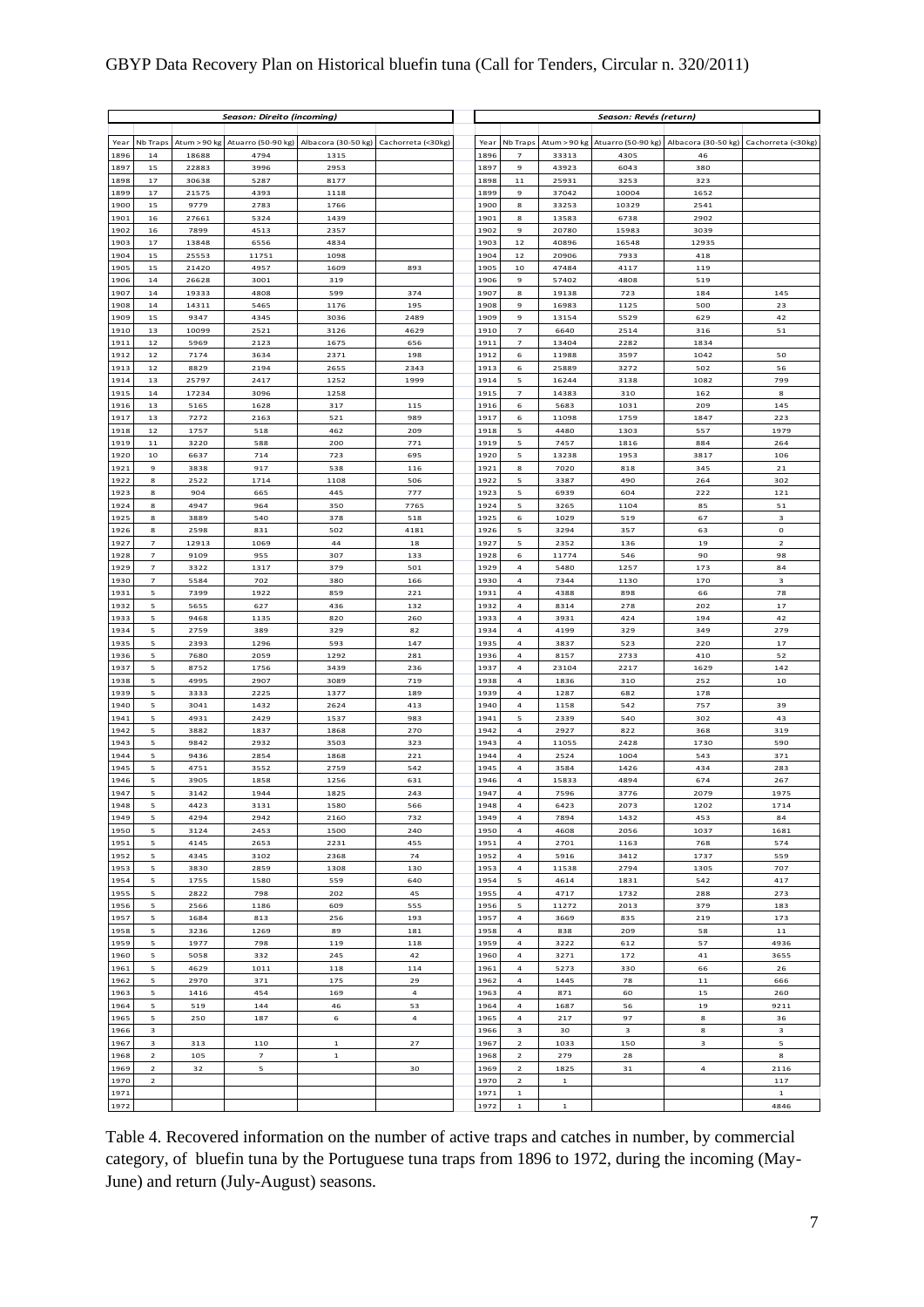| GBYP Data Recovery Plan on Historical bluefin tuna (Call for Tenders, Circular n. 320/2011) |  |  |  |  |  |  |  |
|---------------------------------------------------------------------------------------------|--|--|--|--|--|--|--|
|---------------------------------------------------------------------------------------------|--|--|--|--|--|--|--|

|              |                            |                | Total              |                     |                    |                |
|--------------|----------------------------|----------------|--------------------|---------------------|--------------------|----------------|
|              |                            |                |                    |                     |                    |                |
| Year         | Nb Traps                   | Atum > 90 kg   | Atuarro (50-90 kg) | Albacora (30-50 kg) | Cachorreta (<30kg) | Total          |
| 1896         | 15                         | 52001          | 9099               | 1361                |                    | 62461          |
| 1897         | 16                         | 66806          | 10039              | 3333                |                    | 80178          |
| 1898<br>1899 | 18<br>18                   | 56569<br>58617 | 8540<br>14397      | 8500<br>2770        |                    | 73609<br>75784 |
| 1900         | 16                         | 43032          | 13112              | 4307                |                    | 60451          |
| 1901         | 17                         | 41244          | 12062              | 4341                |                    | 57647          |
| 1902         | 18                         | 28679          | 20496              | 5396                |                    | 54571          |
| 1903         | 19                         | 54744          | 23104              | 17769               |                    | 95617          |
| 1904         | 18                         | 46459          | 19684              | 1516                |                    | 67659          |
| 1905         | 17                         | 68904          | 2457               | 1694                |                    | 73055          |
| 1906         | 16                         | 84030          | 7809               | 838                 |                    | 92677          |
| 1907         | 16                         | 38471          | 5531               | 783                 | 519                | 45304          |
| 1908<br>1909 | 16<br>16                   | 31294<br>22501 | 8098<br>9874       | 1904<br>3665        | 1577<br>2531       | 42873<br>38571 |
| 1910         | 14                         | 16739          | 5035               | 3442                | 4680               | 29896          |
| 1911         | 13                         | 19373          | 4405               | 3509                | 656                | 27943          |
| 1912         | 13                         | 19162          | 7231               | 3413                | 248                | 30054          |
| 1913         | 12                         | 34718          | 6746               | 2504                |                    | 43968          |
| 1914         | 13                         | 42041          | 5527               | 2306                |                    | 49874          |
| 1915         | 13                         | 41440          | 4360               | 1863                | 22                 | 47685          |
| 1916         | 13                         | 11274          | 2488               | 544                 | 91                 | 14397          |
| 1917         | 13                         | 19756          | 4231               | 2644                | 117                | 26748          |
| 1918<br>1919 | 11<br>10                   | 6440<br>11124  | 1938<br>2250       | 861<br>1358         | 506<br>327         | 9745<br>15059  |
| 1920         | $\mathbf{9}$               | 20870          | 2689               | 4820                | 1141               | 29520          |
| 1921         | 8                          | 12237          | 1769               | 954                 | 120                | 15080          |
| 1922         | $\overline{\phantom{a}}$   | 6512           | 1876               | 1890                | 593                | 10871          |
| 1923         | $\overline{ }$             | 7956           | 1178               | 640                 | 913                | 10687          |
| 1924         | $\overline{z}$             | 9994           | 2100               | 379                 | 158                | 12631          |
| 1925         | 7                          | 5880           | 1059               | 728                 | 464                | 8131           |
| 1926         | $\overline{\phantom{a}}$   | 6379           | 1031               | 551                 | 3059               | 11020          |
| 1927         | 6                          | 18251          | 638                | 6                   | $\overline{a}$     | 18899          |
| 1928         | 6                          | 22636          | 1523               | 451                 | 156                | 24766          |
| 1929<br>1930 | 6<br>6                     | 9801<br>14148  | 2950<br>1824       | 563<br>480          | 402<br>69          | 13716<br>16521 |
| 1931         | 6                          | 16059          | 2859               | 1068                | 259                | 20245          |
| 1932         | 6                          | 13969          | 905                | 638                 | 149                | 15661          |
| 1933         | 6                          | 15886          | 1842               | 1373                | 515                | 19616          |
| 1934         | 6                          | 6958           | 874                | 571                 | 361                | 8764           |
| 1935         | 6                          | 8356           | 2841               | 1196                | 194                | 12587          |
| 1936         | 6                          | 23032          | 4822               | 2460                | 395                | 30709          |
| 1937         | 6                          | 31856          | 3973               | 5068                | 378                | 41275          |
| 1938         | 5                          | 6831<br>4620   | 3217               | 3341                | 729                | 14118          |
| 1939<br>1940 | 5<br>5                     | 4199           | 2907<br>1974       | 1555<br>3381        | 189<br>452         | 9271<br>10006  |
| 1941         | 5                          | 7270           | 2969               | 1839                | 1026               | 13104          |
| 1942         | 5                          | 6809           | 2659               | 2236                | 589                | 12293          |
| 1943         | 5                          | 20897          | 5360               | 5233                | 913                | 32403          |
| 1944         | 5                          | 12018          | 3919               | 2475                | 592                | 19004          |
| 1945         | 5                          | 8423           | 5018               | 3226                | 894                | 17561          |
| 1946         | 5                          | 19738          | 6752               | 1930                | 898                | 29318          |
| 1947         | 5                          | 10738          | 5720               | 3904                | 2218               | 22580          |
| 1948         | 5                          | 10846          | 5204               | 2782                | 2280               | 21112          |
| 1949<br>1950 | 5<br>5                     | 12188<br>7732  | 4374<br>4509       | 2613<br>2537        | 816<br>1921        | 19991<br>16699 |
| 1951         | 5                          | 6846           | 3816               | 2999                | 1029               | 14690          |
| 1952         | 5                          | 10261          | 6514               | 4105                | 633                | 21513          |
| 1953         | 5                          | 15368          | 5653               | 2613                | 837                | 24471          |
| 1954         | 5                          | 6369           | 3411               | 1101                | 1057               | 11938          |
| 1955         | 5                          | 7539           | 2530               | 490                 | 318                | 10877          |
| 1956         | 5                          | 13838          | 3199               | 988                 | 738                | 18763          |
| 1957         | 5                          | 5353           | 1648               | 475                 | 366                | 7842           |
| 1958         | 5                          | 4074           | 1478               | 147                 | 192                | 5891           |
| 1959         | 5                          | 5199           | 1410               | 176                 | 5054               | 11839          |
| 1960<br>1961 | 5<br>5                     | 8329<br>9902   | 504<br>1341        | 286<br>184          | 3697<br>3864       | 12816<br>15291 |
| 1962         | 5                          | 4490           | 449                | 186                 | 695                | 5820           |
| 1963         | 5                          | 2287           | 514                | 184                 | 264                | 3249           |
| 1964         | 5                          | 2206           | 200                | 65                  | 9264               | 11735          |
| 1965         | 5                          | 497            | 287                | 14                  | 40                 | 838            |
| 1966         | з                          | 30             | з                  | 8                   | 3                  | 44             |
| 1967         | з                          | 1346           | 260                | 4                   | 32                 | 1642           |
| 1968         | 2                          | 384            | 35                 | 1                   | 8                  | 428            |
| 1969         | $\mathbf{z}$               | 1857           | 36                 | 4                   | 2146               | 4043           |
| 1970         | 2                          | $\mathbf{1}$   |                    |                     | 117                | 118            |
| 1971<br>1972 | $\mathbf 1$<br>$\mathbf 1$ | $\mathbf 1$    |                    |                     | 1<br>4846          | 1<br>4847      |

Table 5. Recovered information on the number of active traps and catches of bluefin tuna in number, by commercial category, by the Portuguese tuna traps from 1896 to 1972.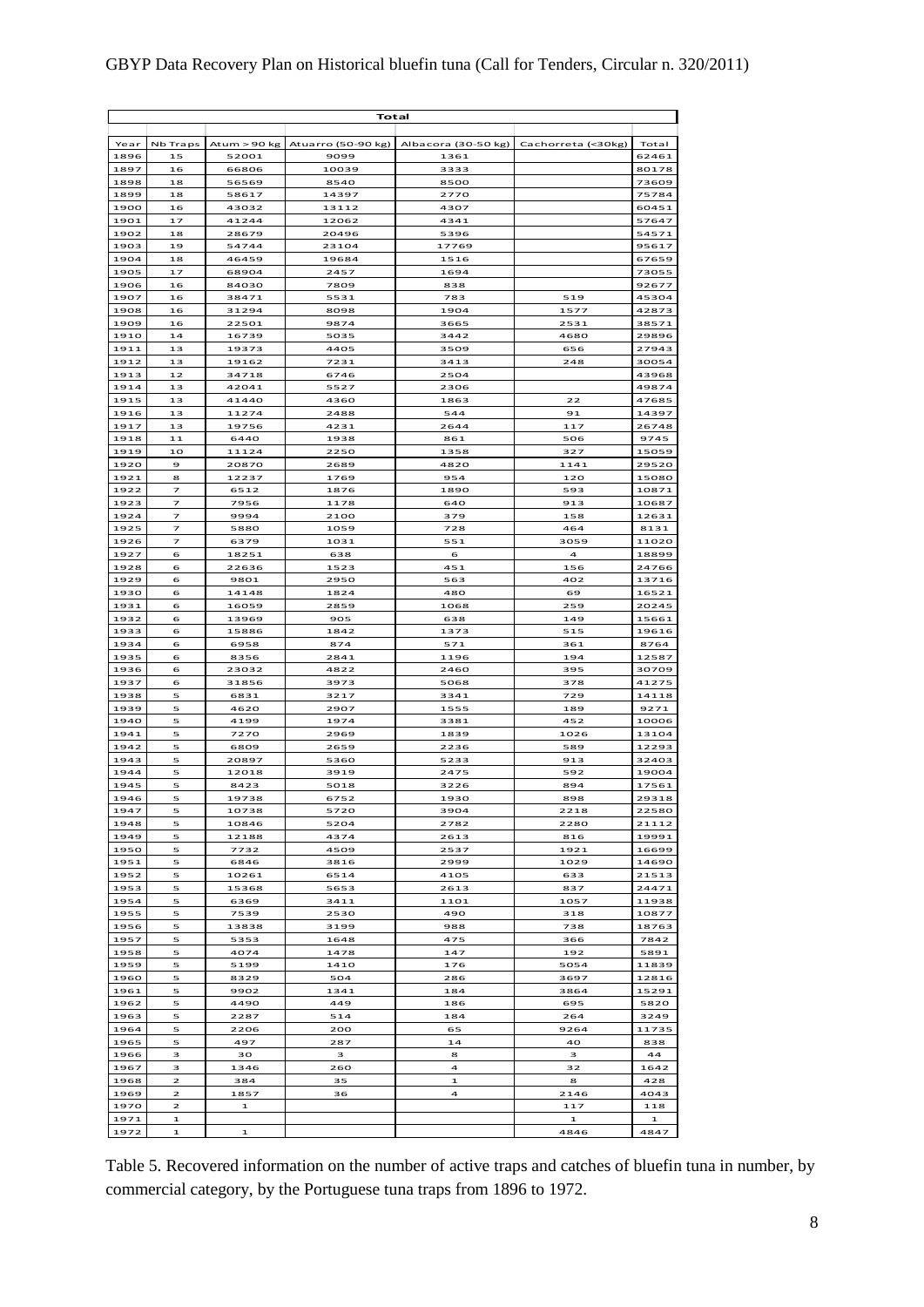|       |       | BFT Category: CC5 (atum: >= 90 kg)           |              |              |       |              |
|-------|-------|----------------------------------------------|--------------|--------------|-------|--------------|
|       |       |                                              |              |              |       |              |
|       |       |                                              | Month        |              |       |              |
| Year  | 5     | 6                                            | 7            | 8            | 9     | Total        |
| 1958  | 141.3 | 121.0                                        | 148.2        | 162.8        |       | 148.1        |
| 1959  | 194.0 | 133.0                                        | 156.3        | 139.8        |       | 152.0        |
| 1960  | 134.3 | 127.4                                        | 122.6        | 118.5        |       | 127.4        |
| 1961  | 156.0 | 142.9                                        | 141.2        | 120.8        |       | 140.1        |
| 1962  | 145.0 | 150.0                                        | 146.1        | 142.9        |       | 146.5        |
| 1963  | 165.1 | 151.3                                        | 157.2        | 139.2        | 175.0 | 154.4        |
| 1964  | 167.6 | 166.4                                        | 171.1        | 170.5        |       | 169.5        |
| 1965  | 172.6 | 146.1                                        | 153.6        | 175.5        |       | 158.2        |
| 1966  | 137.0 | 137.6                                        | 155.6        | 157.9        |       | 149.8        |
| 1967  | 149.4 | 163.5                                        | 149.0        | 153.8        |       | 152.2        |
| 1968  | 123.0 | 173.3                                        | 150.5        |              |       | 158.8        |
| 1969  |       | 150.5                                        | 178.6        | 166.9        | 157.0 | 171.5        |
| 1970  | 380.0 | 137.4                                        | 154.8        | 120.8        |       | 147.7        |
| 1972  |       |                                              | 176.0        |              |       | 176.0        |
| Total | 156.3 | 149.8                                        | 159.0        | 154.0        | 169.0 | 155.2        |
|       |       |                                              |              |              |       |              |
|       |       | BFT Category: CC4 (atuarro: 50>= X < 90 kg)  |              |              |       |              |
|       |       |                                              |              |              |       |              |
|       |       |                                              | Month        |              |       |              |
| Year  | 5     | 6                                            | 7            | 8            | 9     | Total        |
| 1958  |       | 80.0                                         | 87.0         | 94.0         | 85.8  | 89.1         |
| 1959  |       | 88.0                                         | 72.5         | 79.3         | 71.4  | 76.2         |
| 1960  |       | 69.3                                         | 74.0         | 78.3         | 79.7  | 75.2         |
| 1961  |       | 65.0                                         | 65.2         | 61.2         | 66.2  | 64.3         |
| 1962  |       | 72.1                                         | 60.0         | 63.6         | 73.8  | 68.4         |
| 1963  |       | 65.3                                         | 63.5         | 69.3         | 68.3  | 65.7         |
| 1964  | 53.0  | 69.0                                         | 62.7         | 72.0         | 71.0  | 68.1         |
| 1965  |       | 71.0                                         | 75.3         | 71.2         | 66.3  | 71.7         |
| 1966  |       | 71.0                                         | 64.2         | 68.2         | 73.6  | 67.9         |
| 1967  |       | 69.5                                         | 71.6         | 72.5         | 74.6  | 71.7         |
| 1968  |       |                                              | 73.0         | 83.5         |       | 77.2         |
| 1969  |       |                                              | 69.0<br>72.5 | 57.0         | 69.7  | 66.6         |
| 1970  | 53.0  | 69.9                                         | 67.9         | 82.2<br>71.4 | 71.5  | 79.4<br>70.2 |
| Total |       |                                              |              |              |       |              |
|       |       | BFT Category: CC3 (albacora: 30>= X < 50 kg) |              |              |       |              |
|       |       |                                              |              |              |       |              |
|       |       |                                              | Month        |              |       |              |
| Year  | 5     | 6                                            | 7            | 8            | 9     | Total        |
| 1958  |       |                                              | 53.0         | 56.0         |       | 54.0         |
| 1959  | 51.0  | 34.7                                         | 45.0         | 41.8         |       | 41.8         |
| 1960  | 46.3  | 47.5                                         | 52.3         |              |       | 48.9         |
| 1961  | 41.0  | 47.0                                         | 58.0         |              |       | 45.8         |
| 1962  | 41.7  | 38.8                                         |              |              |       | 40.6         |
| 1963  | 42.4  | 39.2                                         | 48.0         | 31.0         |       | 39.8         |
| 1964  | 40.0  | 40.5                                         | 44.4         |              |       | 42.4         |
| 1965  | 42.0  | 38.0                                         |              | 41.5         |       | 41.0         |
| 1966  | 45.0  | 46.8                                         | 42.3         | 42.0         |       | 44.4         |
| 1967  |       | 49.0                                         |              |              |       | 49.0         |
| 1968  | 30.0  |                                              |              |              |       | 30.0         |
| Total | 42.8  | 41.7                                         | 47.4         | 41.1         |       | 43.2         |

Table 6. Monthly mean weights for 3 commercial categories of bluefin tuna caught in the traps of southern Portugal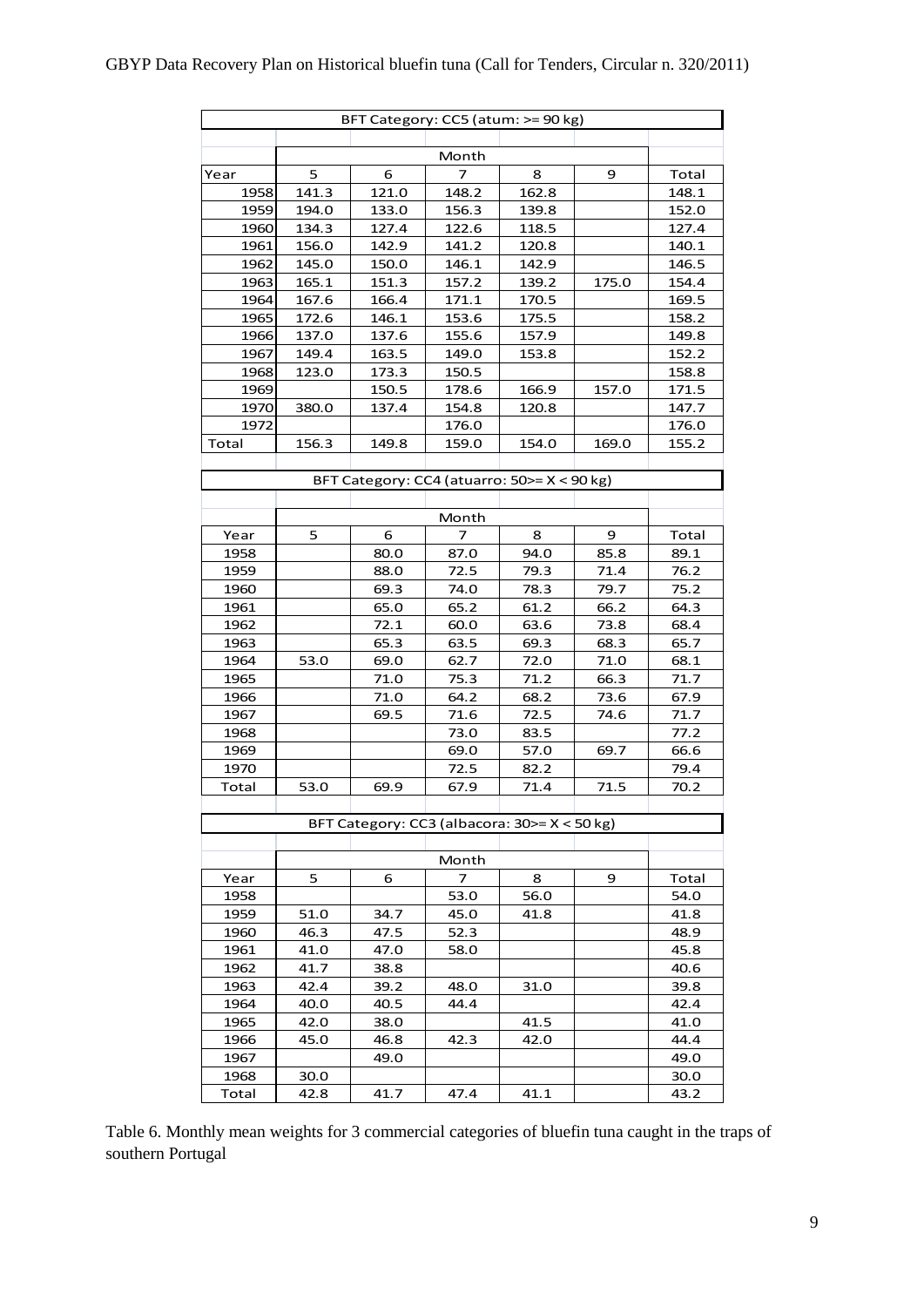### GBYP Data Recovery Plan on Historical bluefin tuna (Call for Tenders, Circular n. 320/2011)

|              | CC5                    | CC4                    | CC3                | ccz              |                         |
|--------------|------------------------|------------------------|--------------------|------------------|-------------------------|
| Year         | Atum>90kg              | Atuarro 50-90kg        | Albacora 30-49kg   | Cachorreta <30kg | Total                   |
| 1896         | 7,800,150              | 636,930                | 54,440             | $\circ$          | 8,491,520               |
| 1897         | 10,020,900             | 702,730                | 133,320            | O                | 10,856,950              |
| 1898         | 8,485,350              | 597,800                | 340,000            | O                | 9,423,150               |
| 1899         | 8,792,550              | 1,007,790              | 110,800            | O                | 9,911,140               |
| 1900         | 6,454,800              | 917,840                | 172,280            | $\mathbf o$      | 7,544,920               |
| 1901         | 6,186,600              | 844,340                | 173,640            | O                | 7,204,580               |
| 1902         | 4,301,850              | 54,880                 | $\circ$            | O                | 4,356,730               |
| 1903<br>1904 | 8,211,600<br>6,968,850 | 1,617,280<br>1,377,880 | 710,760<br>60,640  | o<br>$\circ$     | 10,539,640<br>8,407,370 |
| 1905         | 10,335,600             | 171,990                | 67,760             | $\mathbf o$      | 10,575,350              |
| 1906         | 12,604,500             | 546,630                | 33,520             | $\Omega$         | 13,184,650              |
| 1907         | 5,770,650              | 387,170                | 31,320             | 10,380           | 6,199,520               |
| 1908         | 4,568,100              | 566,860                | 76,160             | 31,540           | 5,242,660               |
| 1909         | 3,375,150              | 691,180                | 146,600            | 50,620           | 4,263,550               |
| 1910         | 2,510,850              | 352,450                | 137,320            | 93,600           | 3,094,220               |
| 1911         | 2,905,950              | 308,350                | 140,360            | 13,120           | 3,367,780               |
| 1912         | 2,874,300              | 506,170                | 136,520            | 4,960            | 3,521,950               |
| 1913         | 5,207,700              | 472,220                | 100,160            | $\circ$          | 5,780,080               |
| 1914         | 6,306,150              | 1,157,520              | 92,280             | 40               | 7,555,990               |
| 1915<br>1916 | 5,730,300<br>1,627,200 | 305,200<br>174,160     | 74,520<br>21,760   | 440<br>1,820     | 6,110,460<br>1,824,940  |
| 1917         | 2,755,950              | 296,170                | 105,760            | 2,340            | 3,160,220               |
| 1918         | 954,000                | 135,660                | 34,440             | 10,120           | 1,134,220               |
| 1919         | 1,601,550              | 157,500                | 54,320             | 6,540            | 1,819,910               |
| 1920         | 2,981,400              | 188,230                | 192,800            | 22,820           | 3,385,250               |
| 1921         | 1,628,700              | 123,830                | 38,160             | 2,400            | 1,793,090               |
| 1922         | 886,350                | 131,320                | 75,600             | 11,860           | 1,105,130               |
| 1923         | 1,176,450              | 82,460                 | 25,600             | 18,260           | 1,302,770               |
| 1924         | 1,231,800              | 147,000                | 15,160             | 3,160            | 1,397,120               |
| 1925         | 737,700                | 74,130                 | 29,120             | 9,280            | 850,230                 |
| 1926<br>1927 | 884,250                | 72,170<br>44,660       | 22,040<br>240      | 61,180           | 1,039,640               |
| 1928         | 2,289,750<br>3,132,450 | 106,610                | 18,040             | 80<br>3,120      | 2,334,730<br>3,260,220  |
| 1929         | 1,320,300              | 206,500                | 22,520             | 8,040            | 1,557,360               |
| 1930         | 1,939,200              | 127,680                | 19,200             | 1,380            | 2,087,460               |
| 1931         | 1,768,050              | 200,130                | 42,720             | 5,180            | 2,016,080               |
| 1932         | 2,095,350              | 63,350                 | 25,520             | 2,980            | 2,187,200               |
| 1933         | 2,009,850              | 109,130                | 40,560             | 6,040            | 2,165,580               |
| 1934         | 1,002,900              | 61,180                 | 22,840             | 4,100            | 1,091,020               |
| 1935         | 1,253,400              | 198,870                | 47,840             | 3,880            | 1,503,990               |
| 1936         | 3,454,800              | 337,540                | 98,400             | 7,900            | 3,898,640               |
| 1937         | 3,220,050              | 203,560                | 170,840            | 6,440            | 3,600,890               |
| 1938<br>1939 | 1,024,650              | 225,190                | 133,640            | 14,580           | 1,398,060               |
| 1940         | 693,000<br>629,850     | 203,490<br>138,180     | 62,200<br>135,240  | 3,780<br>9,040   | 962,470<br>912,310      |
| 1941         | 1,090,500              | 207,830                | 73,560             | 20,520           | 1,392,410               |
| 1942         | 1,021,350              | 186,130                | 89,440             | 11,780           | 1,308,700               |
| 1943         | 3,134,550              | 375,200                | 209,320            | 18,260           | 3,737,330               |
| 1944         | 1,802,700              | 274,330                | 99,000             | 11,840           | 2,187,870               |
| 1945         | 1,263,450              | 351,260                | 129,040            | 17,880           | 1,761,630               |
| 1946         | 2.960.700              | 472.640                | 77.200             | 17.960           | 3.528.500               |
| 1947         | 1,610,700              | 400,400                | 156,160            | 44,360           | 2,211,620               |
| 1948         | 1,626,900              | 364,280                | 111,280            | 45,600           | 2,148,060               |
| 1949         | 1,828,200              | 306,180                | 104,520            | 16,320           | 2,255,220               |
| 1950<br>1951 | 1,159,800              | 315,630                | 101,480            | 38,420           | 1,615,330               |
| 1952         | 1,026,900<br>1,539,150 | 267,120<br>455,980     | 119,960<br>164,200 | 20,580<br>12,660 | 1,434,560<br>2,171,990  |
| 1953         | 2,305,200              | 395,710                | 104,520            | 16,740           | 2,822,170               |
| 1954         | 955,350                | 238,770                | 44,040             | 21,140           | 1,259,300               |
| 1955         | 1,130,850              | 177,100                | 19,600             | 6,360            | 1,333,910               |
| 1956         | 2,075,700              | 223,930                | 39,520             | 14,760           | 2,353,910               |
| 1957         | 802,950                | 115,360                | 19,000             | 7,320            | 944,630                 |
| 1958         | 611,100                | 103,460                | 5,880              | 3,840            | 724,280                 |
| 1959         | 779,850                | 98,700                 | 7,040              | 101,080          | 986,670                 |
| 1960         | 1,249,350              | 35,280                 | 11,440             | 73,940           | 1,370,010               |
| 1961         | 1,393,650              | 93,940                 | 7,360              | 77,280           | 1,572,230               |
| 1962         | 673,500                | 31,360                 | 7,440              | 13,900           | 726,200                 |
| 1963<br>1964 | 343,500                | 35,980<br>14,000       | 7,360              | 5,280            | 392,120                 |
| 1965         | 334,350<br>74,850      | 20,090                 | 2,600<br>880       | 186,860<br>860   | 537,810<br>96,680       |
| 1966         | 143,250                | 15,890                 | 1,560              | 40,120           | 200,820                 |
| 1967         | 203,850                | 18,760                 | 160                | 640              | 223,410                 |
| 1968         | 57,600                 | 2,450                  | 40                 | 160              | 60,250                  |
| 1969         | 284,400                | 4,620                  | 320                | 91,300           | 380,640                 |
| 1970         | 23,400                 | 630                    | $\mathbf{o}$       | 7,280            | 31,310                  |
| 1971         |                        | о                      | $\mathbf O$        | 20               | 20                      |
| 1972         | 176                    | $\mathbf{o}$           | o                  | 11,371           | 11,547                  |

Table 7. Estimated catches, in weight (kg) by commercial categories, of the Bluefin tuna caught by the traps of southern Portugal.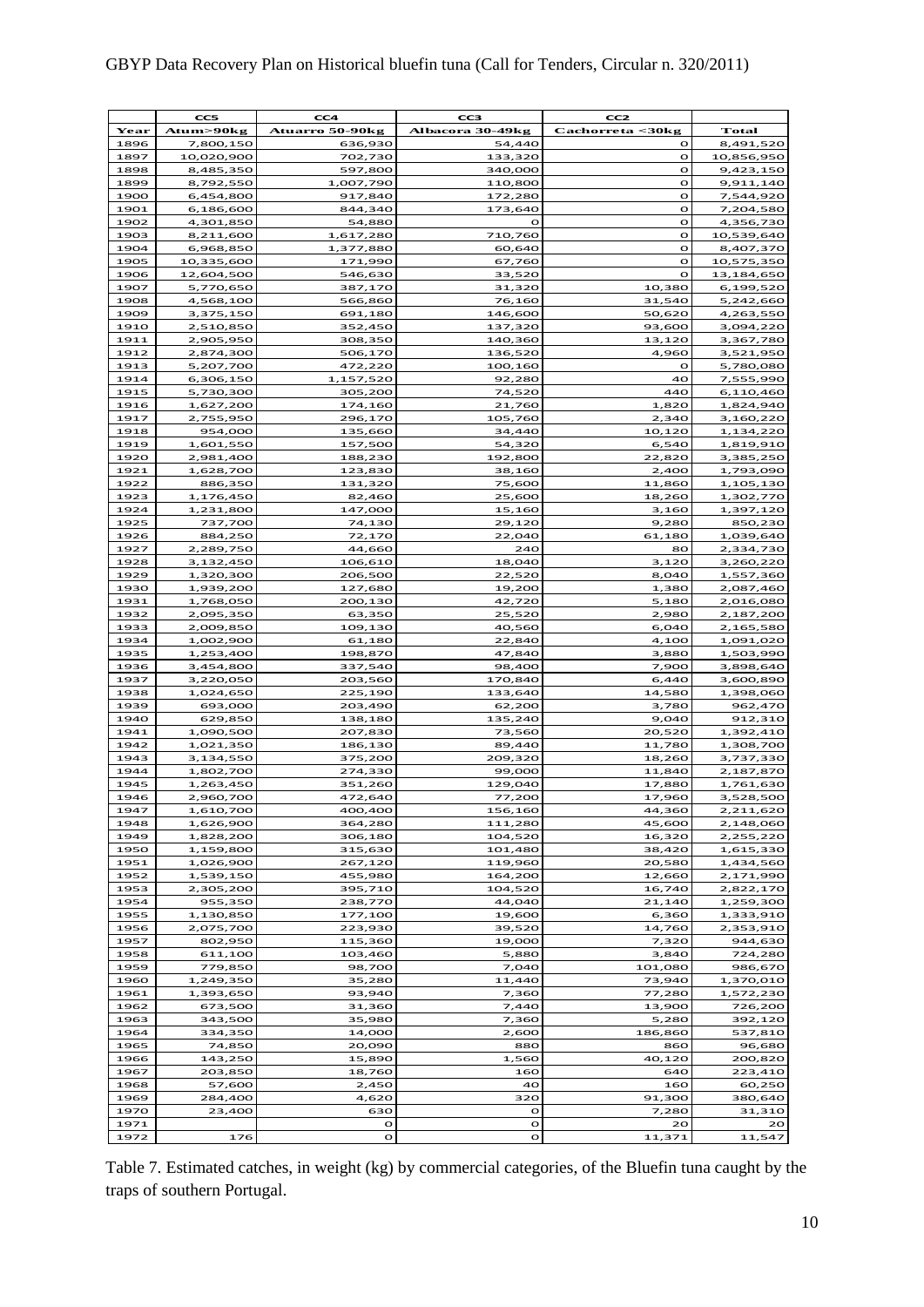

**Figure 1. Bluefin annual mean weight, by fishing season, in the Portuguese traps (D: May June; R: July August)**



**Figure 2. Bluefin annual mean weight, by commercial category, in the Portuguese traps from 1958 to 1972 (CC5: atum > 90 kg; CC4: atuarro: 50>= X < 90 kg; CC3: albacora: 30>= X < 50 kg))**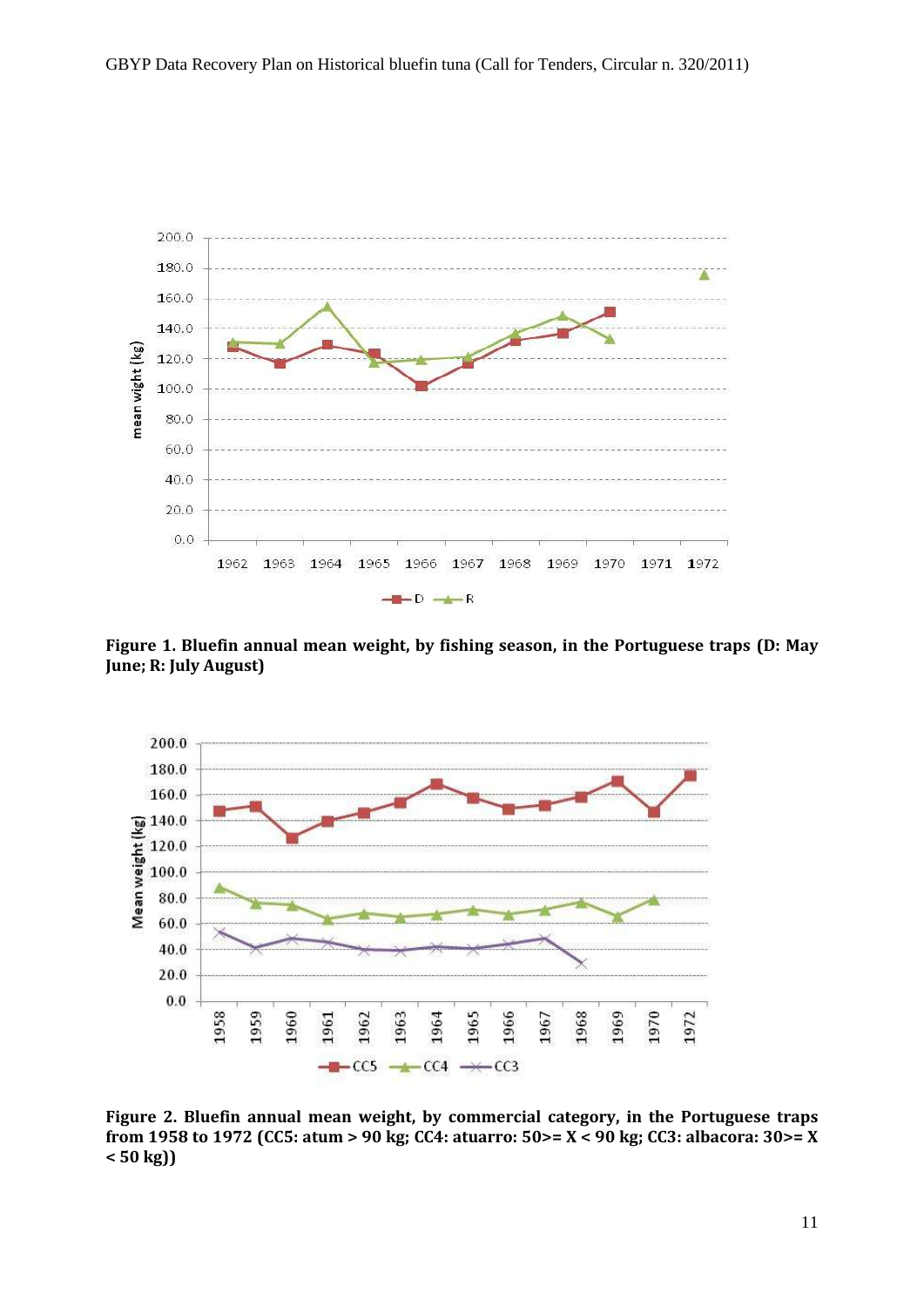

**Figure 3. Annual bluefin tuna catches in southern Portugal traps (number of fish)**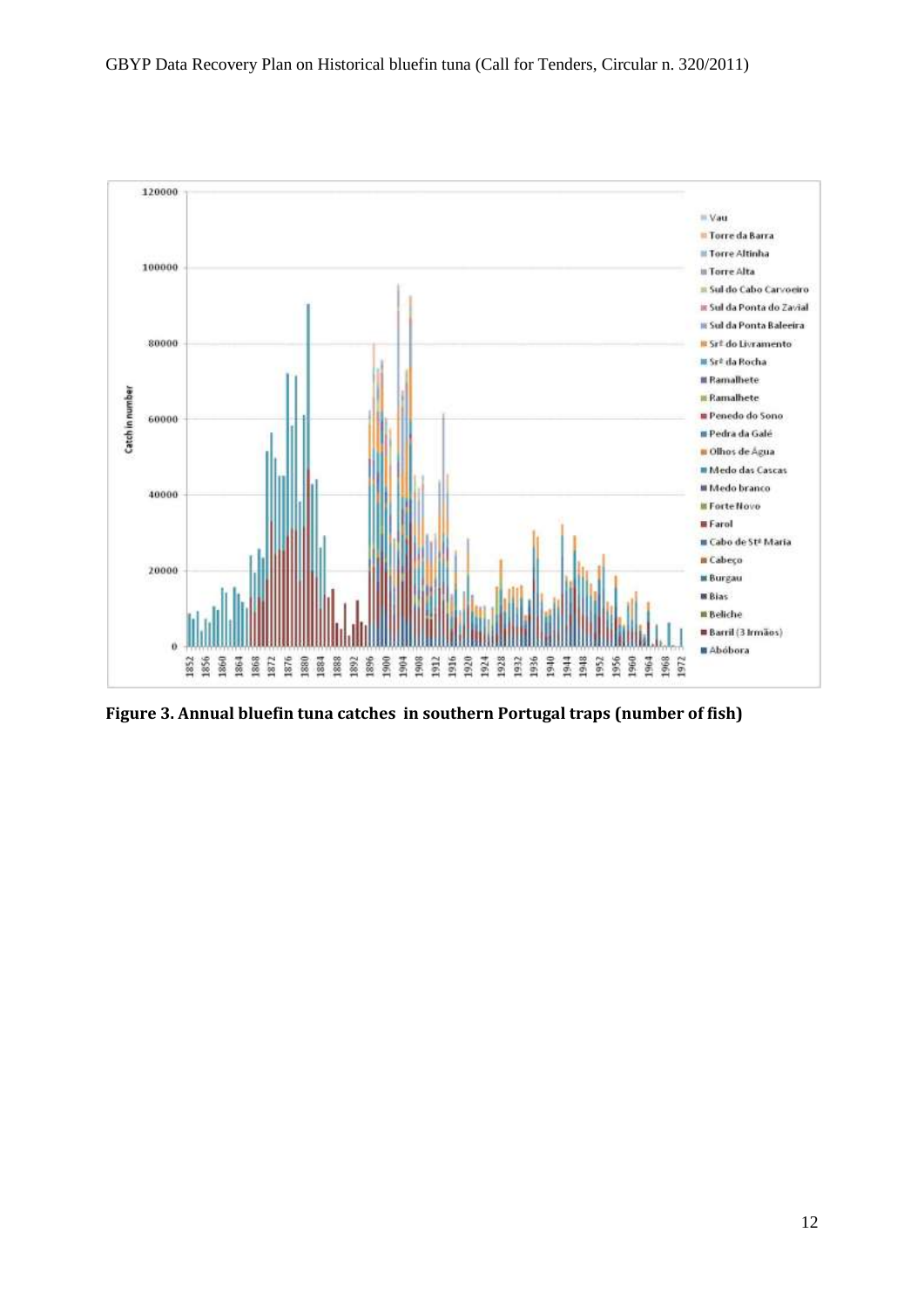

**Figure 4. Size frequencies of Bluefin tuna caught in the Portuguese traps from 1962 to 1970**



**Figure 5. Bluefin tuna catches by season (in number of fish), in 2 Portuguese tuna traps.**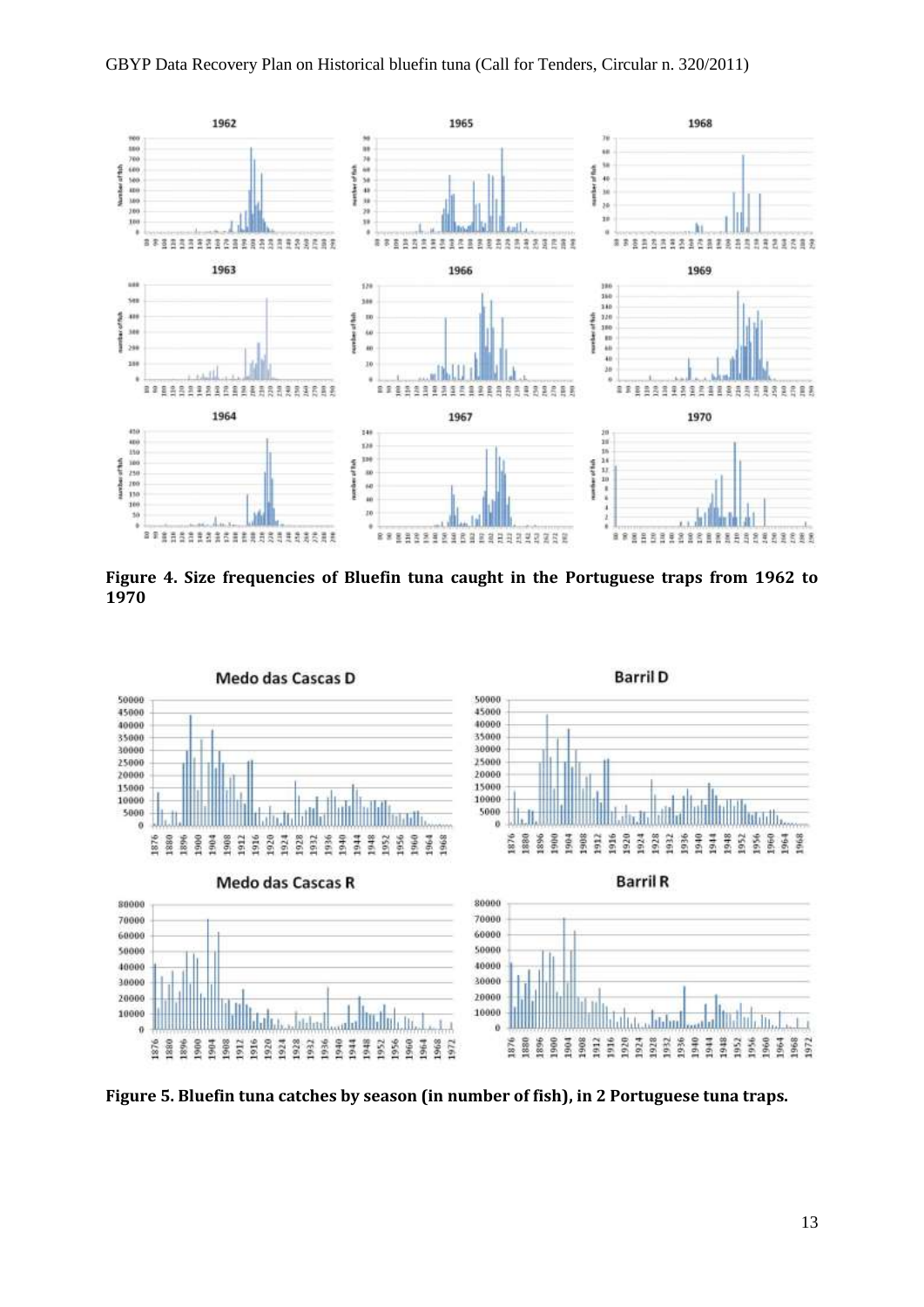

**Figure 6. Daily catches of bluefin tuna (in number of fish), of 2 commercial categories (CC5: atum > 90 kg; CC4: atuarro: >50 < 90 kg), in 5 Portuguese tuna traps, from 1962 to 1965.**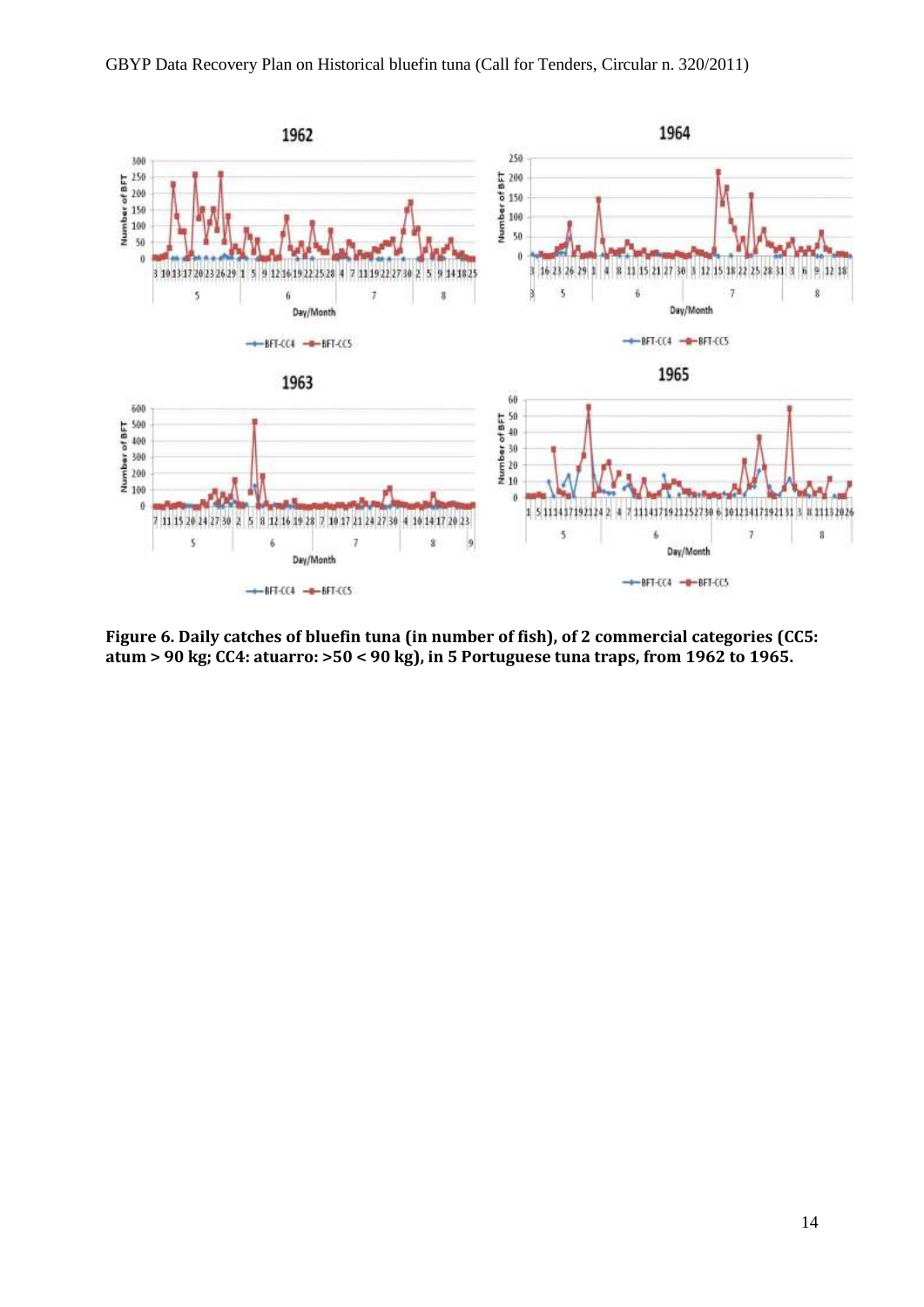# Annex 1:

# Portuguese imports of Bluefin tuna from Moroccan traps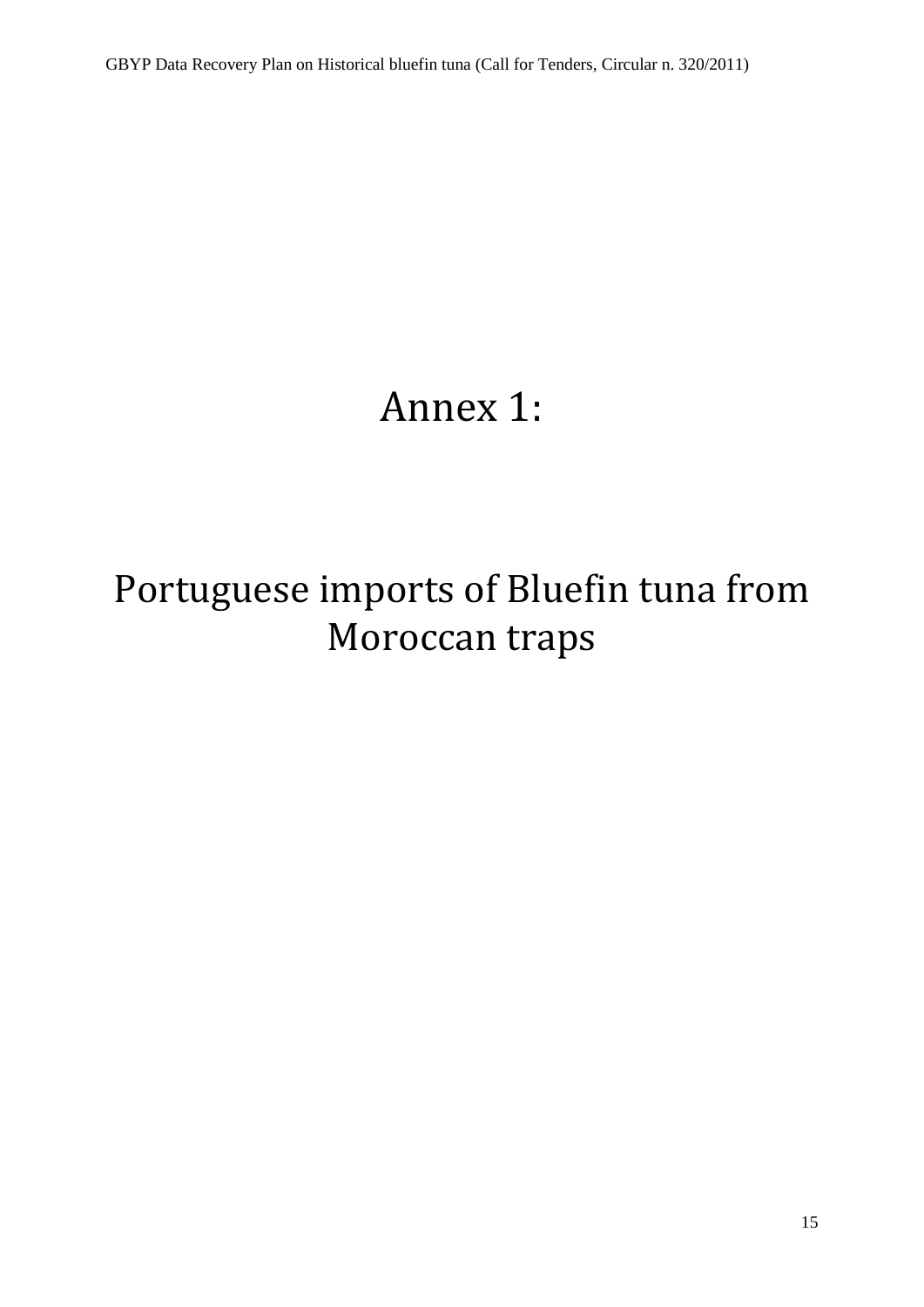|      |      | <b>Bluefin Tuna imported from Marroco (Traps)</b> |             |
|------|------|---------------------------------------------------|-------------|
| Year | nº   | weight (t)                                        | mean w (kg) |
| 1948 | 1191 | 210000                                            | 176.3       |
| 1949 | 2000 | 360000                                            | 180.0       |
| 1950 | 3575 | 660000                                            | 184.6       |
| 1951 | 1433 | 250000                                            | 174.5       |
| 1952 | 1180 | 210000                                            | 178.0       |
| 1953 | 3364 | 600000                                            | 178.4       |
| 1954 | 2209 | 400000                                            | 181.1       |
| 1955 | 2025 | 360000                                            | 177.8       |
| 1956 | 5200 | 970000                                            | 186.5       |
| 1957 | 7059 | 1270000                                           | 179.9       |
| 1958 | 7469 | 1383000                                           | 185.2       |
| 1959 | 4312 | 810000                                            | 187.8       |
| 1960 | 7927 | 1408119                                           | 177.6       |
| 1961 | 2200 | 395431                                            | 179.7       |
| 1962 | 4024 | 744130                                            | 184.9       |
| 1963 | 1277 | 244341                                            | 191.3       |
| 1964 | 0    |                                                   |             |
| 1965 | 150  | 56000                                             | 373.3       |

## **Annex: BFT imported from Morocco**

Annex 1: Table 1. Portuguese imports of BFT from Moroccan traps

|      |      | <b>Bluefin Tuna imported from Marroco (Traps)</b> |        |
|------|------|---------------------------------------------------|--------|
| Year | n    | $w$ (kg)                                          | mean w |
| 1960 | 844  | 148143                                            | 175.5  |
| 1960 | 1686 | 297264                                            | 176.3  |
| 1960 | 912  | 161104                                            | 176.6  |
| 1960 | 1596 | 284585                                            | 178.3  |
| 1960 | 882  | 154079                                            | 174.7  |
| 1960 | 1291 | 232503                                            | 180.1  |
| 1960 | 536  | 98210                                             | 183.2  |
| 1960 | 130  | 22011                                             | 169.3  |
| 1960 | 50   | 10220                                             | 204.4  |
| 1961 | 529  | 93892                                             | 177.5  |
| 1961 | 500  | 93968                                             | 187.9  |
| 1961 | 283  | 50768                                             | 179.4  |
| 1961 | 289  | 51492                                             | 178.2  |
| 1961 | 319  | 54956                                             | 172.3  |
| 1961 | 209  | 37450                                             | 179.2  |
| 1961 | 71   | 12905                                             | 181.8  |
| 1962 | 1019 | 185609                                            | 182.1  |
| 1962 | 668  | 121943                                            | 182.5  |
| 1962 | 513  | 96760                                             | 188.6  |
| 1962 | 686  | 130357                                            | 190.0  |
| 1962 | 550  | 103318                                            | 187.9  |
| 1962 | 468  | 84782                                             | 181.2  |
| 1962 | 120  | 21361                                             | 178.0  |
| 1963 | 294  | 56631                                             | 192.6  |
| 1963 | 296  | 55989                                             | 189.2  |
| 1963 | 147  | 29173                                             | 198.5  |
| 1963 | 150  | 28355                                             | 189.0  |
| 1963 | 296  | 56868                                             | 192.1  |
| 1963 | 25   | 4612                                              | 184.5  |
| 1963 | 69   | 12713                                             | 184.2  |

Annex 1: Table 2. Portuguese imports of BFT from Moroccan traps